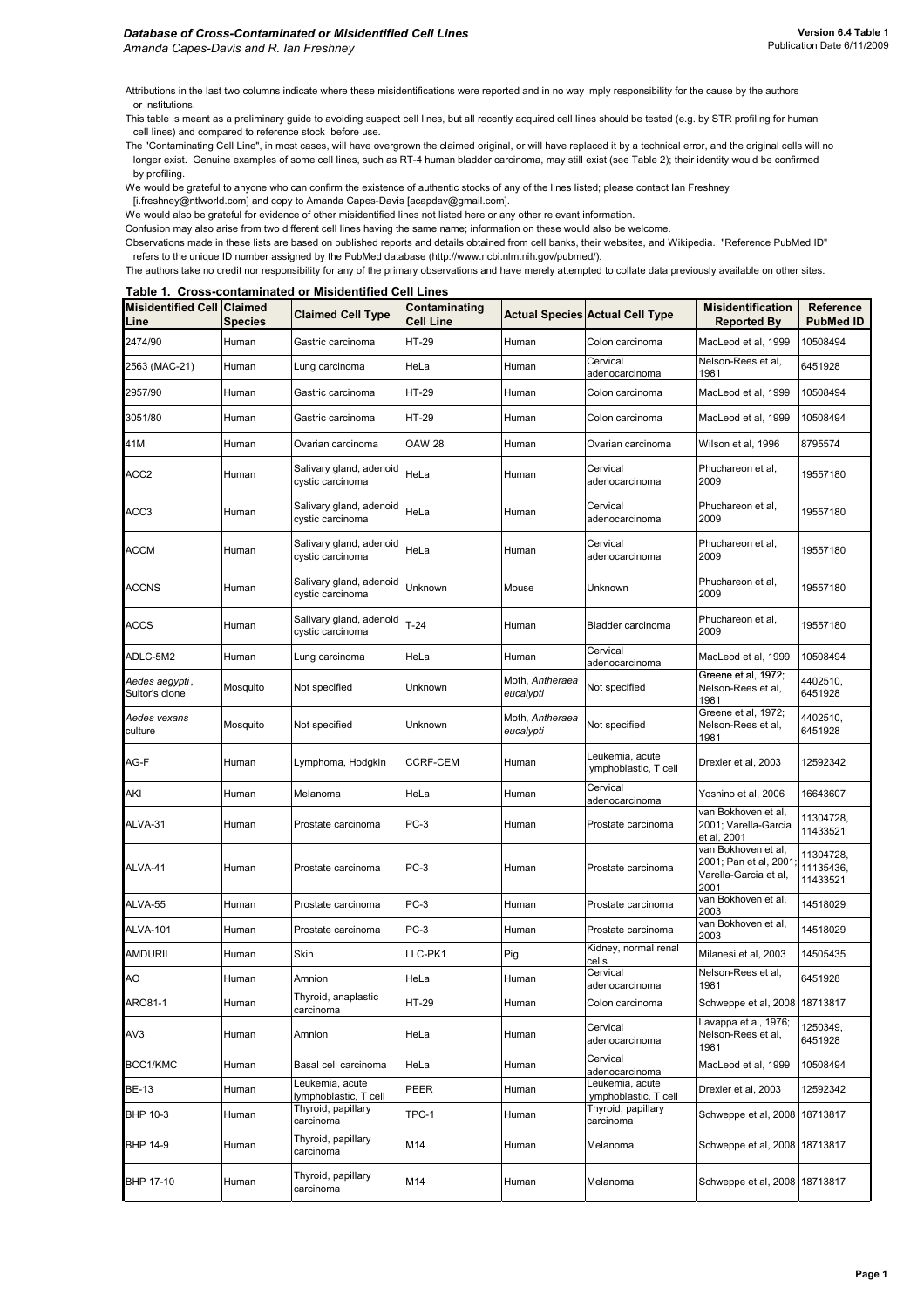| <b>Misidentified Cell Claimed</b><br>Line | <b>Species</b> | <b>Claimed Cell Type</b>                              | Contaminating<br><b>Cell Line</b> |                              | <b>Actual Species Actual Cell Type</b>                | <b>Misidentification</b><br><b>Reported By</b>                       | Reference<br><b>PubMed ID</b> |
|-------------------------------------------|----------------|-------------------------------------------------------|-----------------------------------|------------------------------|-------------------------------------------------------|----------------------------------------------------------------------|-------------------------------|
| <b>BHP 2-7</b>                            | Human          | Thyroid, papillary<br>carcinoma                       | TPC-1                             | Human                        | Thyroid, papillary<br>carcinoma                       | Schweppe et al, 2008                                                 | 18713817                      |
| BHP 5-16                                  | Human          | Thyroid, papillary<br>carcinoma                       | M14                               | Human                        | Melanoma                                              | Schweppe et al, 2008 18713817                                        |                               |
| <b>BHP 7-13</b>                           | Human          | Thyroid, papillary<br>carcinoma                       | TPC-1                             | Human                        | Thyroid, papillary<br>carcinoma                       | Schweppe et al, 2008 18713817                                        |                               |
| BLIN-1 (also<br>subclone 1E8)             | Human          | Leukemia, acute<br>lymphoblastic, B cell<br>precursor | NALM-6                            | Human                        | Leukemia, acute<br>lymphoblastic, B cell<br>precursor | Drexler et al, 2003                                                  | 12592342                      |
| BM-1604                                   | Human          | Prostate carcinoma                                    | DU-145                            | Human                        | Prostate carcinoma                                    | MacLeod et al, 1999                                                  | 10508494                      |
| BrCA <sub>5</sub>                         | Human          | Breast carcinoma                                      | HeLa                              | Human                        | Cervical<br>adenocarcinoma                            | Nelson-Rees and<br>Flandermeyer, 1977;<br>Nelson-Rees et al,<br>1981 | 557237,<br>6451928            |
| C16<br>(MRC-5 derivative)                 | Human          | Lung cells, fetal                                     | HeLa                              | Human                        | Cervical<br>adenocarcinoma                            | <b>ECACC</b> website                                                 | No PMID                       |
| CAC <sub>2</sub>                          | Human          | Salivary gland, adenoid<br>cystic carcinoma           | Unknown                           | Rat                          | Unknown                                               | Phuchareon et al,<br>2009                                            | 19557180                      |
| CaMa (clone 15)                           | Human          | Breast carcinoma                                      | Unknown                           | Syrian hamster<br>and mouse  | Unknown                                               | Nelson-Rees et al.<br>1981                                           | 6451928                       |
| CaOV                                      | Human          | Ovarian carcinoma                                     | HeLa                              | Human                        | Cervical<br>adenocarcinoma                            | Nelson-Rees et al.<br>1981                                           | 6451928                       |
| CaVe                                      | Human          | Gastric carcinoma                                     | HeLa                              | Human                        | Cervical<br>adenocarcinoma                            | Nelson-Rees et al,<br>1981                                           | 6451928                       |
| Chang liver                               | Human          | Liver, normal hepatic<br>cells                        | HeLa                              | Human                        | Cervical<br>adenocarcinoma                            | Lavappa et al, 1976;<br>Nelson-Rees et al,<br>1981                   | 1250349,<br>6451928           |
| СНВ                                       | Human          | Astrocytoma                                           | Unknown                           | Rat                          | Not specified                                         | Nelson-Rees et al,<br>1981                                           | 6451928                       |
| CHP-234                                   | Human          | Neuroblastoma                                         | <b>Unknown</b>                    | Human                        | Unknown                                               | <b>ATCC</b> website                                                  | No PMID                       |
| Clone 1-5c-4                              | Human          | Conjunctiva                                           | HeLa                              | Human                        | Cervical<br>adenocarcinoma                            | <b>ECACC</b> website                                                 | No PMID                       |
| Clone-16                                  | Human          | Pancreas, fetal<br>endocrine cells                    | Unknown                           | Syrian hamster               | Unknown                                               | Matsuba et al, 1988                                                  | 2903855                       |
| CMP                                       | Human          | Rectal adenocarcinoma                                 | HeLa                              | Human                        | Cervical<br>adenocarcinoma                            | Nelson-Rees et al.<br>1981                                           | 6451928                       |
| CMPII <sub>C2</sub>                       | Human          | Rectal adenocarcinoma                                 | HeLa                              | Human                        | Cervical<br>adenocarcinoma                            | Nelson-Rees et al,<br>1981                                           | 6451928                       |
| $CO (= COLE)$                             | Human          | Lymphoma, Hodgkin                                     | <b>CCRF-CEM</b>                   | Human                        | Leukemia, acute<br>lymphoblastic, T cell              | Drexler et al, 2003                                                  | 12592342                      |
| COLO-677                                  | Human          | Lung carcinoma, small<br>cell                         | <b>RPMI-8226</b>                  | Human                        | Myeloma                                               | <b>DSMZ</b> website                                                  | No PMID                       |
| COLO-818                                  | Human          | Melanoma                                              | COLO-800                          | Human                        | Melanoma                                              | MacLeod et al, 1999                                                  | 10508494                      |
| CoLo-TC                                   | Human          | Colon carcinoma                                       | <b>COLO-205</b>                   | Human                        | Colon carcinoma                                       | <b>RIKEN</b> website                                                 | No PMID                       |
| Culisita inornata<br>culture              | Mosquito       | Not specified                                         | Unknown                           | Moth, Antheraea<br>eucalypti | Not specified                                         | Greene et al, 1972;<br>Nelson-Rees et al.<br>1981                    | 4402510,<br>6451928           |
| D18T                                      | Human          | Synovial cell                                         | HeLa                              | Human                        | Cervical<br>adenocarcinoma                            | Nelson-Rees et al,<br>1981                                           | 6451928                       |
| D98/AH                                    | Human          | Not specified                                         | HeLa                              | Human                        | Cervical<br>adenocarcinoma                            | Honma et al, 1992                                                    | 1730567                       |
| D98/AH2 Clone B                           | Human          | Not specified                                         | HeLa                              | Human                        | Cervical<br>adenocarcinoma                            | <b>ECACC</b> website                                                 | No PMID                       |
| <b>DAMI</b>                               | Human          | Leukemia, acute<br>myeloid, M7                        | <b>HEL</b>                        | Human                        | Leukemia, acute<br>myeloid, M6                        | MacLeod et al, 1997;<br>Drexler et al, 2003                          | 9447816,<br>12592342          |
| <b>DAPT</b>                               | Human          | Astrocytoma, piloid                                   | HeLa                              | Human                        | Cervical<br>adenocarcinoma                            | Nelson-Rees et al.<br>1981                                           | 6451928                       |
| DD                                        | Human          | Malignant histiocytosis                               | K-562                             | Human                        | Leukemia, chronic<br>myeloid, blast crisis            | Drexler et al, 2003                                                  | 12592342                      |
| Det30A                                    | Human          | Breast carcinoma,<br>ascitic fluid                    | HeLa                              | Human                        | Cervical<br>adenocarcinoma                            | Nelson-Rees et al,<br>1981                                           | 6451928                       |
| Detroit-6 (Det6)                          | Human          | Sternal marrow cells                                  | HeLa                              | Human                        | Cervical<br>adenocarcinoma                            | Lavappa et al, 1976;<br>Nelson-Rees et al,<br>1981                   | 1250349,<br>6451928           |
| Detroit-98                                | Human          | Sternal marrow cells                                  | HeLa                              | Human                        | Cervical<br>adenocarcinoma                            | Lavappa, 1978;<br>Nelson-Rees et al,<br>1981                         | 566722,<br>6451928            |
| Detroit 98/AG                             | Human          | Sternal marrow cells                                  | HeLa                              | Human                        | Cervical<br>adenocarcinoma                            | Lavappa, 1978;<br>Nelson-Rees et al,<br>1981                         | 566722,<br>6451928            |
| Detroit 98/AH-2                           | Human          | Sternal marrow cells                                  | HeLa                              | Human                        | Cervical<br>adenocarcinoma                            | Lavappa, 1978;<br>Nelson-Rees et al,<br>1981                         | 566722,<br>6451928            |
| Detroit 98/AH-R                           | Human          | Sternal marrow cells                                  | HeLa                              | Human                        | Cervical<br>adenocarcinoma                            | Lavappa, 1978;<br>Nelson-Rees et al,<br>1981                         | 566722,<br>6451928            |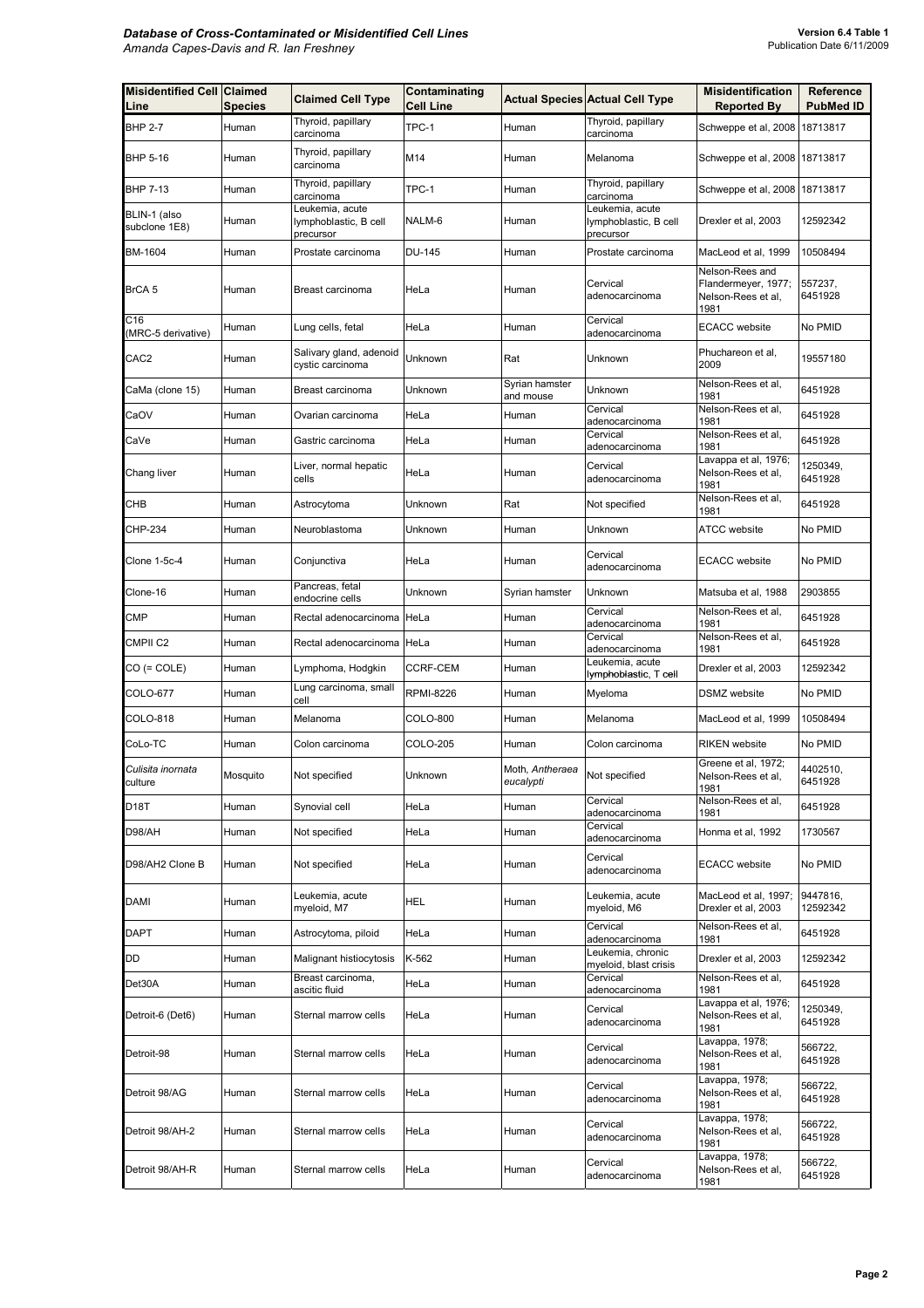| <b>Misidentified Cell Claimed</b><br>Line | <b>Species</b>              | <b>Claimed Cell Type</b>                              | Contaminating<br><b>Cell Line</b>    |                                                         | <b>Actual Species Actual Cell Type</b>                | <b>Misidentification</b><br><b>Reported By</b>     | Reference<br><b>PubMed ID</b> |
|-------------------------------------------|-----------------------------|-------------------------------------------------------|--------------------------------------|---------------------------------------------------------|-------------------------------------------------------|----------------------------------------------------|-------------------------------|
| Detroit 98s                               | Human                       | Sternal marrow cells                                  | HeLa                                 | Human                                                   | Cervical<br>adenocarcinoma                            | Lavappa, 1978;<br>Nelson-Rees et al,<br>1981       | 566722,<br>6451928            |
| DJM-1                                     | Human                       | Squamous cell<br>carcinoma                            | BSCC-93                              | Human                                                   | Skin, squamous cell<br>carcinoma                      | Yoshino et al, 2006                                | 16643607                      |
| <b>DRO90-1</b>                            | Human                       | Thyroid, anaplastic<br>carcinoma                      | A-375                                | Human                                                   | Melanoma                                              | Schweppe et al, 2008                               | 18713817                      |
| DuPro-1                                   | Human                       | Prostate carcinoma                                    | $PC-3$                               | Human                                                   | Prostate carcinoma                                    | van Bokhoven et al,<br>2003                        | 14518029                      |
| EB33                                      | Human                       | Prostate carcinoma                                    | HeLa                                 | Human                                                   | Cervical<br>adenocarcinoma                            | Nelson-Rees, 1979;<br>Nelson-Rees et al.<br>1981   | 535908,<br>6451928            |
| <b>ECTC</b>                               | Cow                         | Thyroid, embryonic                                    | Vero                                 | Monkey, African<br>green<br>(Cercopithecus<br>aethiops) | Kidney, normal renal<br>cells                         | Milanesi et al, 2003                               | 14505435                      |
| <b>ECV-304</b>                            | Human                       | Endothelium, normal<br>cells                          | $T-24$                               | Human                                                   | Bladder carcinoma                                     | Dirks et al, 1999;<br>MacLeod et al, 1999          | 10614862,<br>10508494         |
| ED <sub>27</sub>                          | Human                       | Chorionic villus                                      | HeLa                                 | Human                                                   | Cervical<br>adenocarcinoma                            | Kniss et al, 2002                                  | 11869090                      |
| EEK                                       | Horse                       | Kidney, embryonic renal<br>cells                      | <b>NSK</b>                           | Pig                                                     | Kidney, normal renal<br>cells                         | Milanesi et al, 2003                               | 14505435                      |
| EН                                        | Human                       | Leukemia, hairy cell                                  | HΚ                                   | Human                                                   | Leukemia, hairy cell                                  | Drexler et al, 2003                                | 12592342                      |
| $EJ-1$                                    | Human                       | Bladder carcinoma                                     | $T-24$                               | Human                                                   | Bladder carcinoma                                     | Masters et al, 2001                                | 11416159                      |
| Ej138                                     | Human                       | Bladder carcinoma                                     | $T-24$                               | Human                                                   | Bladder carcinoma                                     | Azari et al, 2007                                  | 17254797                      |
| EICo                                      | Human                       | Breast carcinoma                                      | HeLa                                 | Human                                                   | Cervical<br>adenocarcinoma                            | Nelson-Rees et al,<br>1981                         | 6451928                       |
| <b>EPC</b>                                | Carp,<br>Cyprinus<br>carpio | Epithelial papilloma                                  | Unknown                              | Fathead minnow,<br>Pimephales<br>promelas               | Unknown                                               | <b>ATCC</b> website                                | No PMID                       |
| EPLC3-2M1                                 | Human                       | Lung carcinoma                                        | HeLa                                 | Human                                                   | Cervical<br>adenocarcinoma                            | MacLeod et al, 1999                                | 10508494                      |
| EPLC-65                                   | Human                       | Lung carcinoma                                        | HeLa                                 | Human                                                   | Cervical<br>adenocarcinoma                            | MacLeod et al, 1999                                | 10508494                      |
| ESP1                                      | Human                       | Lymphoma, Burkitt                                     | HeLa                                 | Human                                                   | Cervical<br>adenocarcinoma                            | Nelson-Rees et al,<br>1981                         | 6451928                       |
| ETK-1                                     | Human                       | Cholangiocarcinoma                                    | <b>SSP-25</b>                        | Human                                                   | Cholangiocarcinoma                                    | Yoshino et al, 2006                                | 16643607                      |
| <b>EU-1</b>                               | Human                       | Leukemia, acute<br>lymphoblastic, B cell<br>precursor | REH                                  | Human                                                   | Leukemia, acute<br>lymphoblastic, B cell<br>precursor | Drexler et al, 2003                                | 12592342                      |
| EU-7                                      | Human                       | Leukemia, acute<br>ymphoblastic, T cell               | CCRF-CEM                             | Human                                                   | eukemia, acute<br>ymphoblastic, T cell                | Drexler et al, 2003                                | 12592342                      |
| <b>EUE</b>                                | Human                       | Subcutis, fetal                                       | HeLa                                 | Human                                                   | Cervical<br>adenocarcinoma                            | Nelson-Rees et al,<br>1981                         | 6451928                       |
| EVLC2                                     | Human                       | Umbilical vein<br>endothelium,<br>transfected         | Unknown                              | Human                                                   | Non-endothelial?                                      | Unger et al, 2002                                  | 12453433                      |
| F2-4E5                                    | Human                       | Thymic epithelium                                     | SK-HEP-1                             | Human                                                   | Liver carcinoma                                       | MacLeod et al, 1999                                | 10508494                      |
| F2-5B6                                    | Human                       | Thymic epithelium                                     | SK-HEP-1                             | Human                                                   | Liver carcinoma                                       | MacLeod et al, 1999                                | 10508494                      |
| F255A4                                    | Human                       | Not specified                                         | HeLa                                 | Human                                                   | Cervical<br>adenocarcinoma                            | Nelson-Rees et al.<br>1981                         | 6451928                       |
| FB <sub>2</sub>                           | Human                       | Thyroid, papillary<br>carcinoma                       | TPC-1                                | Human                                                   | Thyroid, papillary<br>carcinoma                       | Ribeiro et al, 2008                                | 19087340                      |
| FL                                        | Human                       | Amnion                                                | HeLa                                 | Human                                                   | Cervical<br>adenocarcinoma                            | Nelson-Rees et al,<br>1981; Ogura et al,<br>1993   | 6451928,<br>8397027           |
| Flow 13000                                | Human                       | Lung cells, embryonic<br>fibroblast                   | MRC-5                                | Human                                                   | Lung cells, embryonic<br>fibroblast                   | <b>JCRB</b> website                                | No PMID                       |
| <b>Flow 5000</b>                          | Human                       | Lung cells, embryonic<br>fibroblast                   | <b>Flow 1000</b>                     | Human                                                   | Lung cells, embryonic<br>fibroblast                   | JCRB website                                       | No PMID                       |
| <b>Flow 6000</b>                          | Human                       | Lung cells, embryonic<br>fibroblast                   | <b>Flow 1000</b>                     | Human                                                   | ung cells, embryonic<br>fibroblast                    | JCRB website                                       | No PMID                       |
| <b>Flow 7000</b>                          | Human                       | Lung cells, embryonic<br>fibroblast                   | <b>Flow 3000</b>                     | Human                                                   | Lung cells, embryonic<br>fibroblast                   | <b>JCRB</b> website                                | No PMID                       |
| FQ                                        | Human                       | Lymphoma, Hodgkin                                     | OMK-210                              | Monkey, Owl<br>(Aotus<br>trivirgatus)                   | Kidney, normal renal<br>cells                         | Nelson-Rees et al,<br>1981; Drexler et al,<br>2003 | 6451928,<br>12592342          |
| FU-RPNT-2                                 | Human                       | Kidney, renal primitive<br>neuroectodermal tumor      | FU-RPNT-1                            | Human                                                   | Kidney, renal primitive<br>neuroectodermal tumor      | <b>RIKEN</b> website                               | No PMID                       |
| $G-11$<br>(HBT-3 derivative)              | Human                       | Breast carcinoma                                      | HeLa                                 | Human                                                   | Cervical<br>adenocarcinoma                            | Nelson-Rees et al,<br>1981                         | 6451928                       |
| GHE                                       | Human                       | Astrocytoma                                           | $T-24$                               | Human                                                   | Bladder carcinoma                                     | MacLeod et al, 1999                                | 10508494                      |
| Girardi heart                             | Human                       | Heart, normal cells                                   | HeLa                                 | Human                                                   | Cervical<br>adenocarcinoma                            | Lavappa, 1978;<br>Nelson-Rees et al,<br>1981       | 566722,<br>6451928            |
| GM1312                                    | Human                       | Myeloma                                               | Correct name,<br>incorrect cell type | Human                                                   | EBV+ B-lymphoblastoid<br>cell line                    | Drexler et al, 2003                                | 12592342                      |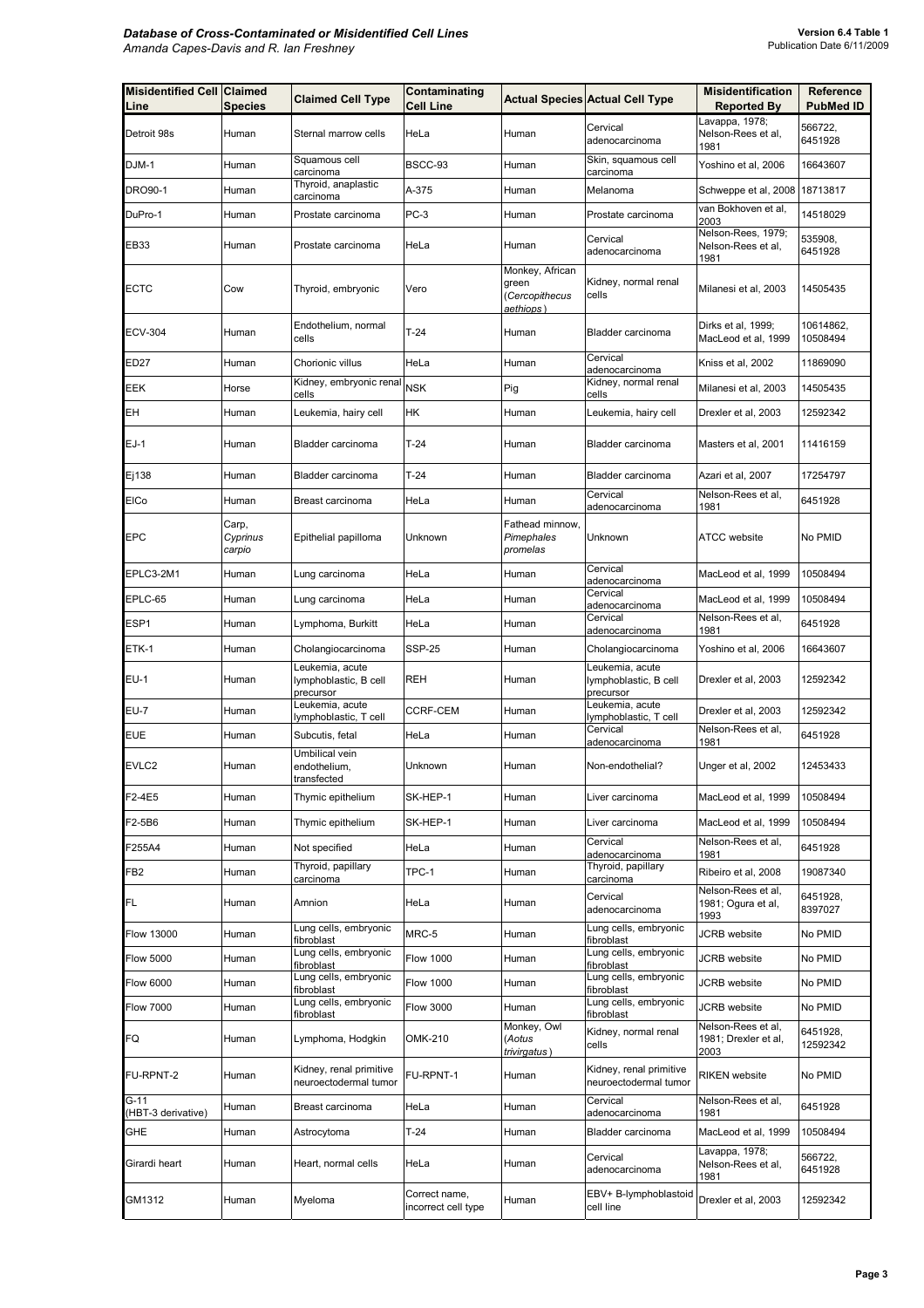| <b>Misidentified Cell Claimed</b><br>Line | <b>Species</b> | <b>Claimed Cell Type</b>                   | Contaminating<br><b>Cell Line</b>                                                                                    |                                                         | <b>Actual Species Actual Cell Type</b> | <b>Misidentification</b><br><b>Reported By</b>               | <b>Reference</b><br><b>PubMed ID</b> |
|-------------------------------------------|----------------|--------------------------------------------|----------------------------------------------------------------------------------------------------------------------|---------------------------------------------------------|----------------------------------------|--------------------------------------------------------------|--------------------------------------|
| GPS-M                                     | Guinea pig     | Spleen, adult cells                        | Strain L-M                                                                                                           | Mouse                                                   | Connective tissue                      | Nelson-Rees et al,                                           | 6451928                              |
| GPS-PD                                    | Guinea pig     | Spleen, adult cells                        | Strain L-M                                                                                                           | Mouse                                                   | Connective tissue                      | 1981<br>Nelson-Rees et al,<br>1981                           | 6451928                              |
| GREF-X                                    | Human          | Liver, hepatic<br>myofibroblast            | Unknown                                                                                                              | Rat                                                     | Unknown                                | MacLeod et al. 1999                                          | 10508494                             |
| GT3TKB                                    | Human          | Gastric carcinoma                          | RERF-LC-A1                                                                                                           | Human                                                   | Lung carcinoma                         | Yoshino et al, 2006                                          | 16643607                             |
| H <sub>249</sub>                          | Human          | Lung carcinoma, small<br>cell              | H69                                                                                                                  | Human                                                   | Lung carcinoma, small<br>cell          | Personal<br>communication, M.<br>Liscovitch to R.<br>Nardone | No PMID                              |
| H-494                                     | Human          | Prostate carcinoma                         | HeLa                                                                                                                 | Human                                                   | Cervical<br>adenocarcinoma             | Williams, 1980                                               | 6244232                              |
| H7D7A and<br>derivatives                  | Human          | Liver, normal cells<br>(SV40-transformed)  | HepG2                                                                                                                | Human                                                   | Liver, hepatocellular<br>carcinoma     | van Pelt et al, 2003                                         | 12619888                             |
| H7D7B and<br>derivatives                  | Human          | Liver, normal cells<br>(SV40-transformed)  | HepG2                                                                                                                | Human                                                   | Liver, hepatocellular<br>carcinoma     | van Pelt et al, 2003                                         | 12619888                             |
| H7D7C and                                 | Human          | Liver, normal cells                        | HepG2                                                                                                                | Human                                                   | Liver, hepatocellular                  | van Pelt et al, 2003                                         | 12619888                             |
| derivatives<br>H7D7D and                  | Human          | (SV40-transformed)<br>Liver, normal cells  | HepG2                                                                                                                | Human                                                   | carcinoma<br>Liver, hepatocellular     | van Pelt et al, 2003                                         | 12619888                             |
| derivatives<br><b>HAG</b>                 | Human          | (SV40-transformed)<br>Thyroid adenoma      | $T-24$                                                                                                               | Human                                                   | carcinoma<br>Bladder carcinoma         | MacLeod et al. 1999                                          | 10508494                             |
|                                           |                | (goitre)                                   |                                                                                                                      |                                                         |                                        | Nelson-Rees and                                              |                                      |
| <b>HBC</b>                                | Human          | Breast carcinoma,<br>invasive ductal tumor | Unknown                                                                                                              | Rat                                                     | Unknown                                | Flandermeyer, 1977;<br>Nelson-Rees et al,<br>1981            | 557237,<br>6451928                   |
| <b>HBL-100</b>                            | Human          | Breast carcinoma                           | Unknown                                                                                                              | Human                                                   | Unknown                                | Yoshino et al, 2006;<br>ATCC website                         | 16643607                             |
| HBT-3                                     | Human          | Breast carcinoma                           | HeLa                                                                                                                 | Human                                                   | Cervical<br>adenocarcinoma             | Nelson-Rees et al,<br>1981                                   | 6451928                              |
| HBT-39b                                   | Human          | Breast carcinoma                           | HeLa                                                                                                                 | Human                                                   | Cervical<br>adenocarcinoma             | Nelson-Rees et al,<br>1981                                   | 6451928                              |
| HBT-E<br>(HBT-3 clone)                    | Human          | Breast carcinoma                           | HeLa                                                                                                                 | Human                                                   | Cervical<br>adenocarcinoma             | Nelson-Rees et al,<br>1981                                   | 6451928                              |
| <b>HCE</b>                                | Human          | Cervical carcinoma                         | HeLa                                                                                                                 | Human                                                   | Cervical<br>adenocarcinoma             | Nelson-Rees et al,<br>1981                                   | 6451928                              |
| <b>HCu-10</b>                             | Human          | Esophageal squamous<br>cell carcinoma      | Hcu-10, Hcu-18, Hcu-<br>22, Hcu-27, Hcu-33,<br>Hcu-37 or Hcu-39<br>(genetically<br>identical)                        | Human                                                   | Esophageal squamous<br>cell carcinoma  | van Helden et al.<br>1988                                    | 3167823                              |
| <b>HCu-18</b>                             | Human          | Esophageal squamous<br>cell carcinoma      | Hcu-10, Hcu-18, Hcu-<br>22, Hcu-27, Hcu-33,<br>Hcu-37 or Hcu-39<br>(genetically<br>identical)                        | Human                                                   | Esophageal squamous<br>cell carcinoma  | van Helden et al.<br>1988                                    | 3167823                              |
| <b>HCu-22</b>                             | Human          | Esophageal squamous<br>cell carcinoma      | Hcu-10, Hcu-18, Hcu-<br>22, Hcu-27, Hcu-33,<br>Hcu-37 or Hcu-39<br>(genetically<br>identical)                        | Human                                                   | Esophageal squamous<br>cell carcinoma  | van Helden et al.<br>1988                                    | 3167823                              |
| <b>HCu-27</b>                             | Human          | Esophageal squamous<br>cell carcinoma      | Hcu-10, Hcu-18, Hcu<br>22, Hcu-27, Hcu-33,<br>Hcu-37 or Hcu-39<br>(genetically<br>identical)<br>Hcu-10, Hcu-18, Hcu- | Human                                                   | Esophageal squamous<br>cell carcinoma  | van Helden et al,<br>1988                                    | 3167823                              |
| <b>HCu-33</b>                             | Human          | Esophageal squamous<br>cell carcinoma      | 22, Hcu-27, Hcu-33,<br>Hcu-37 or Hcu-39<br>(genetically<br>identical)                                                | Human                                                   | Esophageal squamous<br>cell carcinoma  | van Helden et al.<br>1988                                    | 3167823                              |
| <b>HCu-37</b>                             | Human          | Esophageal squamous<br>cell carcinoma      | Hcu-10, Hcu-18, Hcu-<br>22, Hcu-27, Hcu-33,<br>Hcu-37 or Hcu-39<br>(genetically<br>identical)                        | Human                                                   | Esophageal squamous<br>cell carcinoma  | van Helden et al,<br>1988                                    | 3167823                              |
| HCu-39                                    | Human          | Esophageal squamous<br>cell carcinoma      | Hcu-10, Hcu-18, Hcu-<br>22, Hcu-27, Hcu-33,<br>Hcu-37 or Hcu-39<br>(genetically<br>identical)                        | Human                                                   | Esophageal squamous<br>cell carcinoma  | van Helden et al,<br>1988                                    | 3167823                              |
| HCV-29Tmv<br>(HCV-29 derivative)          | Human          | Bladder, tumorigenic<br>urothelial cells   | $T-24$                                                                                                               | Human                                                   | Bladder carcinoma                      | Christensen et al,<br>1993                                   | 8105864                              |
| <b>HEC-155</b>                            | Human          | Uterine<br>adenocarcinoma                  | <b>HEC-180</b>                                                                                                       | Human                                                   | Uterine carcinoma                      | <b>JCRB</b> website                                          | No PMID                              |
| <b>HEC-180</b>                            | Human          | Uterine<br>adenocarcinoma                  | <b>HEC-155</b>                                                                                                       | Human                                                   | Uterine<br>adenocarcinoma              | JCRB website                                                 | No PMID                              |
| HEK                                       | Human          | Kidney, embryonic renal<br>cells           | HeLa                                                                                                                 | Human                                                   | Cervical<br>adenocarcinoma             | Nelson-Rees et al,<br>1981                                   | 6451928                              |
| <b>HEK/HRV</b>                            | Human          | Kidney, transformed                        | HeLa                                                                                                                 | Human                                                   | Cervical                               | Nelson-Rees et al,                                           | 6451928                              |
| (HEK derivative)<br>HEL-R66               | Human          | embryonic renal cells<br>Not specified     | Unknown                                                                                                              | Monkey, African<br>green<br>(Cercopithecus<br>aethiops) | adenocarcinoma<br>Unknown              | 1981<br>Nelson-Rees et al,<br>1981                           | 6451928,<br>7236009                  |
| HEp-2 (H.Ep.-2)                           | Human          | Laryngeal carcinoma                        | HeLa                                                                                                                 | Human                                                   | Cervical<br>adenocarcinoma             | Nelson-Rees et al,<br>1981; Chen, 1988                       | 6451928,<br>3180844                  |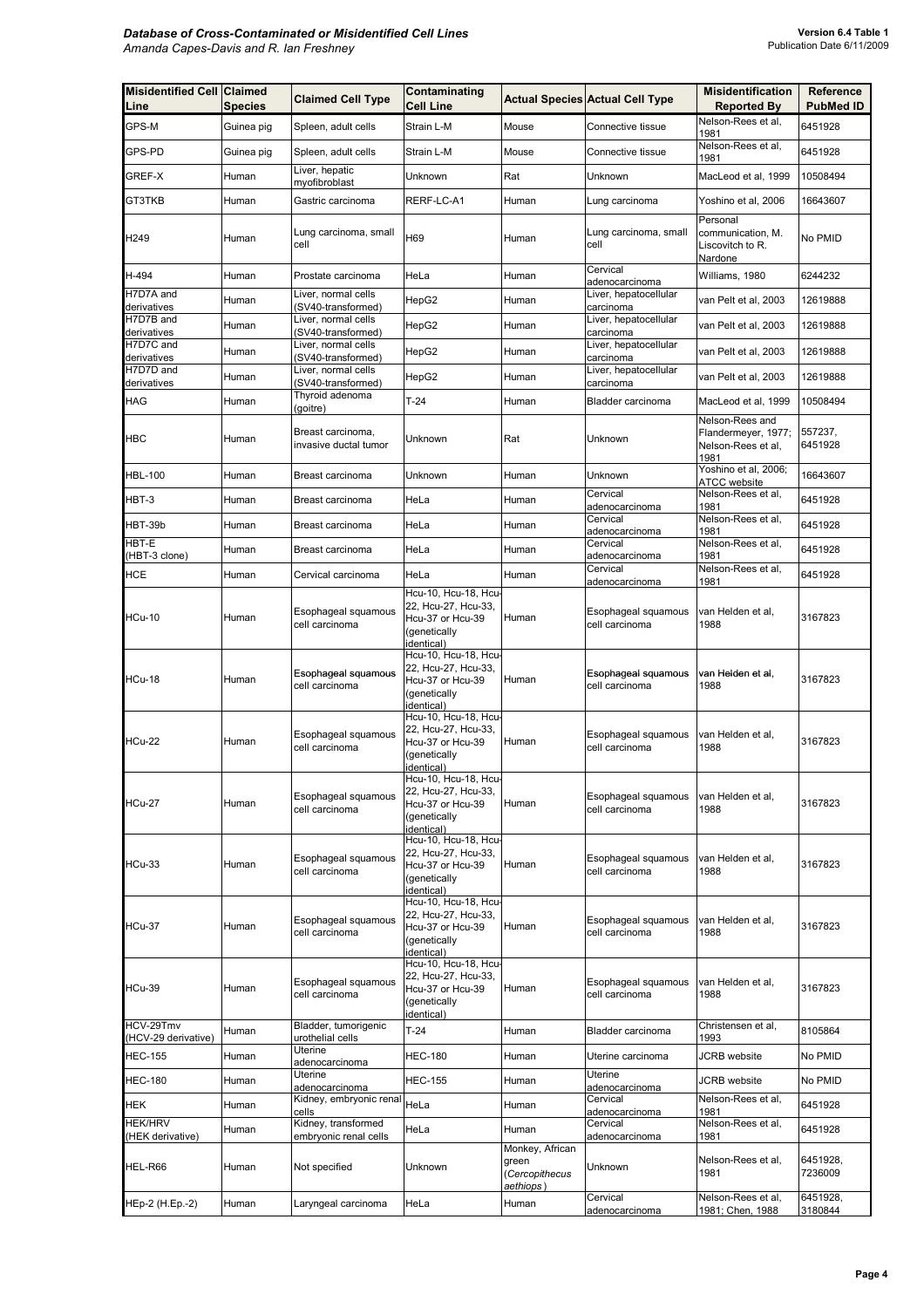| <b>Misidentified Cell Claimed</b><br>Line | <b>Species</b> | <b>Claimed Cell Type</b>                          | Contaminating<br><b>Cell Line</b> |       | <b>Actual Species Actual Cell Type</b>     | <b>Misidentification</b><br><b>Reported By</b>     | Reference<br><b>PubMed ID</b> |
|-------------------------------------------|----------------|---------------------------------------------------|-----------------------------------|-------|--------------------------------------------|----------------------------------------------------|-------------------------------|
| Hep-2C                                    | Human          | Laryngeal carcinoma                               | HeLa                              | Human | Cervical<br>adenocarcinoma                 | <b>ECACC</b> website                               | No PMID                       |
| Hep2 (Clone 2B)                           | Human          | Laryngeal carcinoma                               | HeLa                              | Human | Cervical<br>adenocarcinoma                 | <b>ECACC</b> website                               | No PMID                       |
| HIMEG-1                                   | Human          | Leukemia, chronic<br>myeloid                      | <b>HL-60</b>                      | Human | Leukemia, acute<br>myeloid, M2             | Drexler et al, 2003                                | 12592342                      |
| HKB-1                                     | Human          | Lymphoma, Hodgkin                                 | Unknown                           | Human | Unknown                                    | Drexler et al, 2003                                | 12592342                      |
| <b>HKMUS</b>                              | Human          | Cervical carcinoma                                | SKG-II-SF                         | Human | Cervical carcinoma                         | <b>RIKEN</b> website                               | No PMID                       |
| <b>HKMUS-SF</b>                           | Human          | Cervical carcinoma                                | SKG-II-SF                         | Human | Cervical carcinoma                         | Yoshino et al, 2006                                | 16643607                      |
| HL111783                                  | Human          | Lung carcinoma                                    | HeLa                              | Human | Cervical<br>adenocarcinoma                 | Yoshino et al, 2006                                | 16643607                      |
| HMV-1                                     | Human          | Melanoma                                          | HeLa                              | Human | Cervical<br>adenocarcinoma                 | MacLeod et al, 1999                                | 10508494                      |
| <b>HPB-MLT</b>                            | Human          | Leukemia, acute<br>lymphoblastic, T cell          | <b>HPB-ALL</b>                    | Human | Leukemia, acute<br>ymphoblastic, T cell    | Drexler et al, 2003                                | 12592342                      |
| HPC-36M<br>(HPC-36 derivative)            | Human          | Prostate carcinoma                                | HeLa                              | Human | Cervical<br>adenocarcinoma                 | Masters et al, 2001                                | 11416159                      |
| hPTC                                      | Human          | Thyroid, papillary cell                           | Unknown                           | Pig   | Unknown                                    | MacLeod et al, 1999                                | 10508494                      |
| <b>HSC-41</b>                             | Human          | Gastric carcinoma                                 | <b>HSC-42</b>                     | Human | Gastric carcinoma                          | JCRB website                                       | No PMID                       |
| <b>HSG</b>                                | Human          | Salivary gland,<br>submandibular                  | HeLa                              | Human | Cervical<br>adenocarcinoma                 | <b>ECACC</b> website                               | No PMID                       |
| HSG-AZA1                                  | Human          | Salivary gland,<br>submandibular                  | HeLa                              | Human | Cervical<br>adenocarcinoma                 | JCRB website                                       | No PMID                       |
| HSG-AZA3                                  | Human          | Salivary gland,<br>submandibular                  | HeLa                              | Human | Cervical<br>adenocarcinoma                 | JCRB website                                       | No PMID                       |
| HSGc-C5                                   | Human          | Oral carcinoma                                    | HeLa                              | Human | Cervical<br>adenocarcinoma                 | JCRB website                                       | No PMID                       |
| <b>HS-SULTAN</b>                          | Human          | Myeloma                                           | JIJOYE                            | Human | Lymphoma, Burkitt                          | Drexler et al, 2001;<br>Drexler et al, 2003        | 11732505,<br>12592342         |
| <b>HSY</b>                                | Human          | Salivary gland, parotid                           | HeLa                              | Human | Cervical<br>adenocarcinoma                 | <b>JCRB</b> website                                | No PMID                       |
| Hu1734                                    | Human          | Bladder, non-malignant<br>urothelial cells        | <b>HCV-29</b>                     | Human | Bladder, non-malignant<br>urothelial cells | Christensen et al,<br>1993                         | 7905254                       |
| Hu456                                     | Human          | Bladder, tumorigenic<br>urothelial cells          | $T-24$                            | Human | Bladder carcinoma                          | Christensen et al,<br>1993                         | 8105864                       |
| Hu549                                     | Human          | Bladder, tumorigenic<br>urothelial cells          | $T-24$                            | Human | Bladder carcinoma                          | Christensen et al,<br>1993                         | 8105864                       |
| Hu609                                     | Human          | Bladder, non-malignant<br>urothelial cells        | J82                               | Human | <b>Bladder carcinoma</b>                   | Christensen et al,<br>1993; Masters et al,<br>2001 | 7905254,<br>11416159          |
| Hu609Tmv<br>(Hu609 derivative)            | Human          | Bladder, tumorigenic<br>urothelial cells          | $T-24$                            | Human | Bladder carcinoma                          | Christensen et al,<br>1993                         | 8105864                       |
| Hu961a, Hu961t<br>(Hu961 derivatives)     | Human          | Bladder, tumorigenic<br>urothelial cells          | $T-24$                            | Human | Bladder carcinoma                          | Christensen et al,<br>1993; Masters et al,<br>2001 | 8105864,<br>11416159          |
| HuK <sup>°</sup> 39                       | Human          | Kidney, normal renal<br>cells                     | HeLa                              | Human | Cervical<br>adenocarcinoma                 | Nelson-Rees et al,<br>1981                         | 6451928                       |
| HuL-1                                     | Human          | Liver, hepatocellular<br>carcinoma                | HeLa                              | Human | Cervical<br>adenocarcinoma                 | <b>JCRB</b> website                                | No PMID                       |
| Hut                                       | Human          | Not specified                                     | HeLa                              | Human | Cervical<br>adenocarcinoma                 | Nelson-Rees et al,<br>1981                         | 6451928                       |
| IMC-2                                     | Human          | Maxillary carcinoma                               | HeLa                              | Human | Cervical<br>adenocarcinoma                 | MacLeod et al, 1999                                | 10508494                      |
| $IMC-3$                                   | Human          | Maxillary carcinoma                               | HeLa                              | Human | Cervical<br>adenocarcinoma                 | Masters et al, 2001                                | 11416159                      |
| IMC-4                                     | Human          | Maxillary carcinoma                               | HeLa                              | Human | Cervical<br>adenocarcinoma                 | <b>RIKEN</b> website                               | No PMID                       |
| Intestine 407 (HEI)                       | Human          | Intestinal cells<br>(jejunum/ileum),<br>embryonic | HeLa                              | Human | Cervical<br>adenocarcinoma                 | Lavappa, 1978;<br>Nelson-Rees et al,<br>1981       | 566722,<br>6451928            |
| IPDDC-A2                                  | Human          | Astrocytoma                                       | Unknown                           | Rat   | Unknown                                    | <b>ECACC</b> website                               | No PMID                       |
| IPTP/98                                   | Human          | Glioblastoma                                      | Unknown                           | Rat   | Unknown                                    | <b>ECACC</b> website                               | No PMID                       |
| J-111                                     | Human          | Leukemia, acute<br>myeloid, M5                    | HeLa                              | Human | Cervical<br>adenocarcinoma                 | Nelson-Rees et al,<br>1981; Drexler et al,<br>2003 | 6451928,<br>12592342          |
| J96                                       | Human          | Leukemia                                          | HeLa                              | Human | Cervical<br>adenocarcinoma                 | Nelson-Rees et al,<br>1981                         | 6451928                       |
| JCA-1                                     | Human          | Prostate carcinoma                                | $T-24$                            | Human | Bladder carcinoma                          | van Bokhoven et al,<br>2001                        | 11522622                      |
| JHC                                       | Human          | Placenta                                          | HeLa                              | Human | Cervical<br>adenocarcinoma                 | Nelson-Rees et al,<br>1981                         | 6451928                       |
| JHH-1                                     | Human          | Liver, hepatocellular<br>carcinoma                | Unknown                           | Mouse | Unknown                                    | <b>JCRB</b> website                                | No PMID                       |
| JHT<br>(JHC derivative)                   | Human          | Placenta                                          | HeLa                              | Human | Cervical<br>adenocarcinoma                 | Nelson-Rees et al,<br>1981                         | 6451928                       |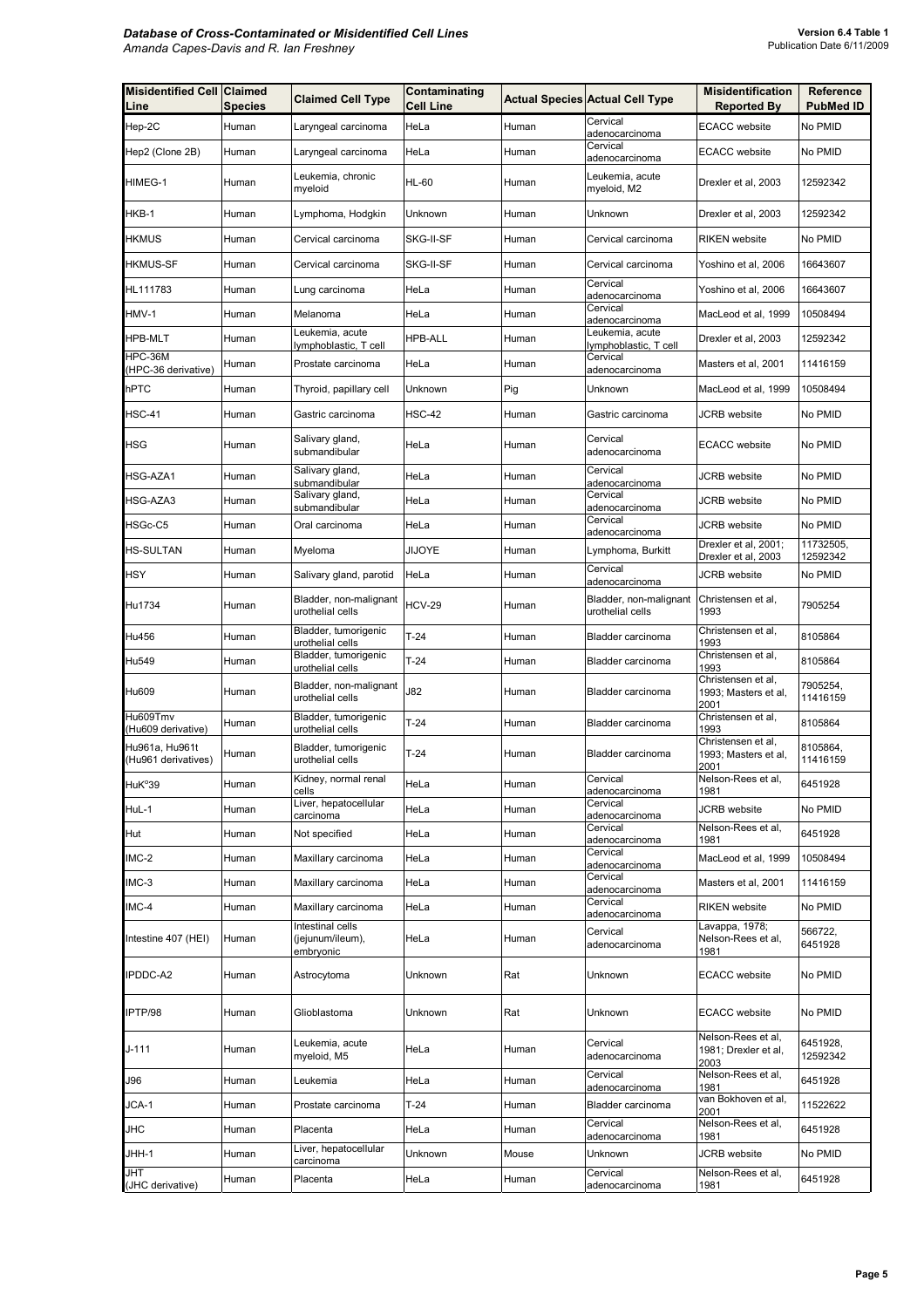| <b>Misidentified Cell Claimed</b><br>Line | <b>Species</b> | <b>Claimed Cell Type</b>                              | Contaminating<br><b>Cell Line</b> |                                                 | <b>Actual Species Actual Cell Type</b>                | <b>Misidentification</b><br><b>Reported By</b>                       | Reference<br><b>PubMed ID</b>   |
|-------------------------------------------|----------------|-------------------------------------------------------|-----------------------------------|-------------------------------------------------|-------------------------------------------------------|----------------------------------------------------------------------|---------------------------------|
| JOSK-I                                    | Human          | Leukemia, acute<br>myeloid, M4                        | U-937                             | Human                                           | Lymphoma, histiocytic                                 | MacLeod et al, 1999;<br>Drexler et al, 2003                          | 10508494,<br>12592342           |
| JOSK-K                                    | Human          | Leukemia, acute<br>myeloid, M5                        | U-937                             | Human                                           | Lymphoma, histiocytic                                 | MacLeod et al, 1999;<br>Drexler et al, 2003                          | 10508494,<br>12592342           |
| JOSK-M                                    | Human          | Leukemia, chronic<br>myeloid, blast crisis            | U-937                             | Human                                           | Lymphoma, histiocytic                                 | MacLeod et al, 1999;<br>Drexler et al, 2003                          | 10508494,<br>12592342           |
| JOSK-S                                    | Human          | Leukemia, acute<br>myeloid, M5                        | U-937                             | Human                                           | Lymphoma, histiocytic                                 | MacLeod et al, 1999;<br>Drexler et al, 2003                          | 10508494,<br>12592342           |
| JTC-17                                    | Human          | Skin                                                  | HeLa                              | Human                                           | Cervical<br>adenocarcinoma                            | Honma et al, 1992;<br><b>JCRB</b> website                            | 1730567                         |
| JTC-3                                     | Human          | Not specified                                         | HeLa                              | Human                                           | Cervical<br>adenocarcinoma                            | Ogura et al, 1997                                                    | 9556756                         |
| K051                                      | Human          | Leukemia, acute<br>myeloid, M2                        | K-562                             | Human                                           | Leukemia, chronic<br>myeloid, blast crisis            | Drexler et al, 2003                                                  | 12592342                        |
| K1                                        | Human          | Thyroid, papillary<br>carcinoma                       | GLAG-66                           | Human                                           | Thyroid, papillary<br>carcinoma                       | Ribeiro et al, 2008;<br>Schweppe et al, 2008 18713817                | 19087340,                       |
| K2                                        | Human          | Thyroid, papillary<br>carcinoma                       | GLAG-66                           | Human                                           | Thyroid, papillary<br>carcinoma                       | Ribeiro et al, 2008;<br>Schweppe et al, 2008 18713817                | 19087340,                       |
| KAK1                                      | Human          | Thyroid, follicular<br>adenoma                        | HT-29                             | Human                                           | Colon carcinoma                                       | van Staveren et al,<br>2007; Schweppe et<br>al, 2008                 | 17804723,<br>18713817           |
| <b>KAT10</b>                              | Human          | Thyroid, papillary<br>carcinoma                       | HT-29                             | Human                                           | Colon carcinoma                                       | van Staveren et al,<br>2007; Schweppe et<br>al, 2008                 | 17804723,<br>18713817           |
| KAT4                                      | Human          | Thyroid, anaplastic<br>carcinoma                      | HT-29                             | Human                                           | Colon carcinoma                                       | van Staveren et al,<br>2007; Schweppe et<br>al, 2008                 | 17804723,<br>18713817           |
| KAT5                                      | Human          | Thyroid, papillary<br>carcinoma                       | HT-29                             | Human                                           | Colon carcinoma                                       | Schweppe et al, 2008 18713817                                        |                                 |
| <b>KAT50</b>                              | Human          | Thyroid, differentiated<br>cells                      | <b>HT-29</b>                      | Human                                           | Colon carcinoma                                       | Schweppe et al, 2008 18713817                                        |                                 |
| KAT7                                      | Human          | Thyroid, benign<br>follicular hyperplasia             | HT-29                             | Human                                           | Colon carcinoma                                       | Schweppe et al, 2008                                                 | 18713817                        |
| KΒ                                        | Human          | Oral carcinoma                                        | HeLa                              | Human                                           | Cervical<br>adenocarcinoma                            | Gartler, 1967;<br>Lavappa et al, 1976;<br>Nelson-Rees et al,<br>1981 | 4864103,<br>1250349,<br>6451928 |
| KCI-MOH1                                  | Human          | Pancreatic carcinoma                                  | <b>HPAC</b>                       | Human                                           | Pancreatic carcinoma                                  | <b>DSMZ</b> website                                                  | No PMID                         |
| KM-3                                      | Human          | Leukemia, acute<br>lymphoblastic, B cell<br>precursor | <b>REH</b>                        | Human                                           | Leukemia, acute<br>lymphoblastic, B cell<br>precursor | Drexler et al, 2003                                                  | 12592342                        |
| KM3                                       | Human          | Melanoma                                              | Unknown                           | Rat                                             | Not specified                                         | Moseley et al, 2003                                                  | 12740908                        |
| KMS-21-BM                                 | Human          | Myeloma                                               | Unknown                           | Human                                           | Unknown                                               | Drexler et al, 2003                                                  | 12592342                        |
| KMT-2                                     | Human          | Umbilical cord blood                                  | $KG-1$                            | Human                                           | Leukemia                                              | Yoshino et al, 2006                                                  | 16643607                        |
| <b>KNS-89</b>                             | Human          | Gliosarcoma                                           | U-251 MG                          | Human                                           | Glioblastoma                                          | <b>JCRB</b> website                                                  | No PMID                         |
| KOSC-3                                    | Human          | Oral carcinoma                                        | Ca9-22                            | Human                                           | Oral carcinoma                                        | JCRB website                                                         | No PMID                         |
| KPB-M15                                   | Human          | Leukemia, chronic<br>myeloid, blast crisis            | KYO-1                             | Human                                           | eukemia, chronic<br>myeloid, blast crisis             | Drexler et al, 2003                                                  | 12592342                        |
| KPL-1                                     | Human          | Breast carcinoma                                      | MCF-7                             | Human                                           | Breast carcinoma                                      | <b>DSMZ</b> website                                                  | No PMID                         |
| KP-P1                                     | Human          | Prostate carcinoma                                    | HeLa                              | Human                                           | Cervical<br>adenocarcinoma                            | Nelson-Rees et al,<br>1981                                           | 6451928                         |
| <b>KU-YS</b>                              | Human          | Neuroblastoma                                         | <b>KU-SN</b>                      | Human                                           | Neuroectodermal tumor                                 | <b>RIKEN</b> website                                                 | No PMID                         |
| $L-132$                                   | Human          | Lung cells, embryonic                                 | HeLa                              | Human                                           | Cervical<br>adenocarcinoma                            | Lavappa, 1978;<br>Nelson-Rees et al,<br>1981                         | 566722,<br>6451928              |
| $L-41$<br>(J96 derivative)                | Human          | Leukemia, bone marrow HeLa                            |                                   | Human                                           | Cervical<br>adenocarcinoma                            | <b>ECACC</b> website                                                 | No PMID                         |
| LED-Ti                                    | Human          | Cervical carcinoma                                    | HeLa                              | Human                                           | Cervical<br>adenocarcinoma                            | Nelson-Rees et al,<br>1981                                           | 6451928                         |
| LLC-15MB                                  | Human          | Breast carcinoma                                      | M14                               | Human                                           | Melanoma                                              | Thompson et al, 2004                                                 | 15679051                        |
| LR10.6                                    | Human          | Leukemia, acute<br>lymphoblastic, B cell<br>precursor | NALM-6                            | Human                                           | Leukemia, acute<br>lymphoblastic, B cell<br>precursor | MacLeod et al, 1999;<br>Drexler et al, 2003                          | 10508494,<br>12592342           |
| $LT-1$                                    | Frog, grass    | Kidney, renal<br>adenocarcinoma                       | TH and FHM                        | $TH = box$ turtle;<br>$FHM = fathead$<br>minnow | TH = heart; FHM =<br>unspecified                      | Nelson-Rees et al,<br>1981                                           | 6451928                         |
| LU                                        | Human          | Lung cells, fetal                                     | HeLa                              | Human                                           | Cervical<br>adenocarcinoma                            | Nelson-Rees et al,<br>1981                                           | 6451928                         |
| LU 106                                    | Human          | Lung cells, embryonic                                 | HeLa                              | Human                                           | Cervical<br>adenocarcinoma                            | Nelson-Rees et al,<br>1981                                           | 6451928                         |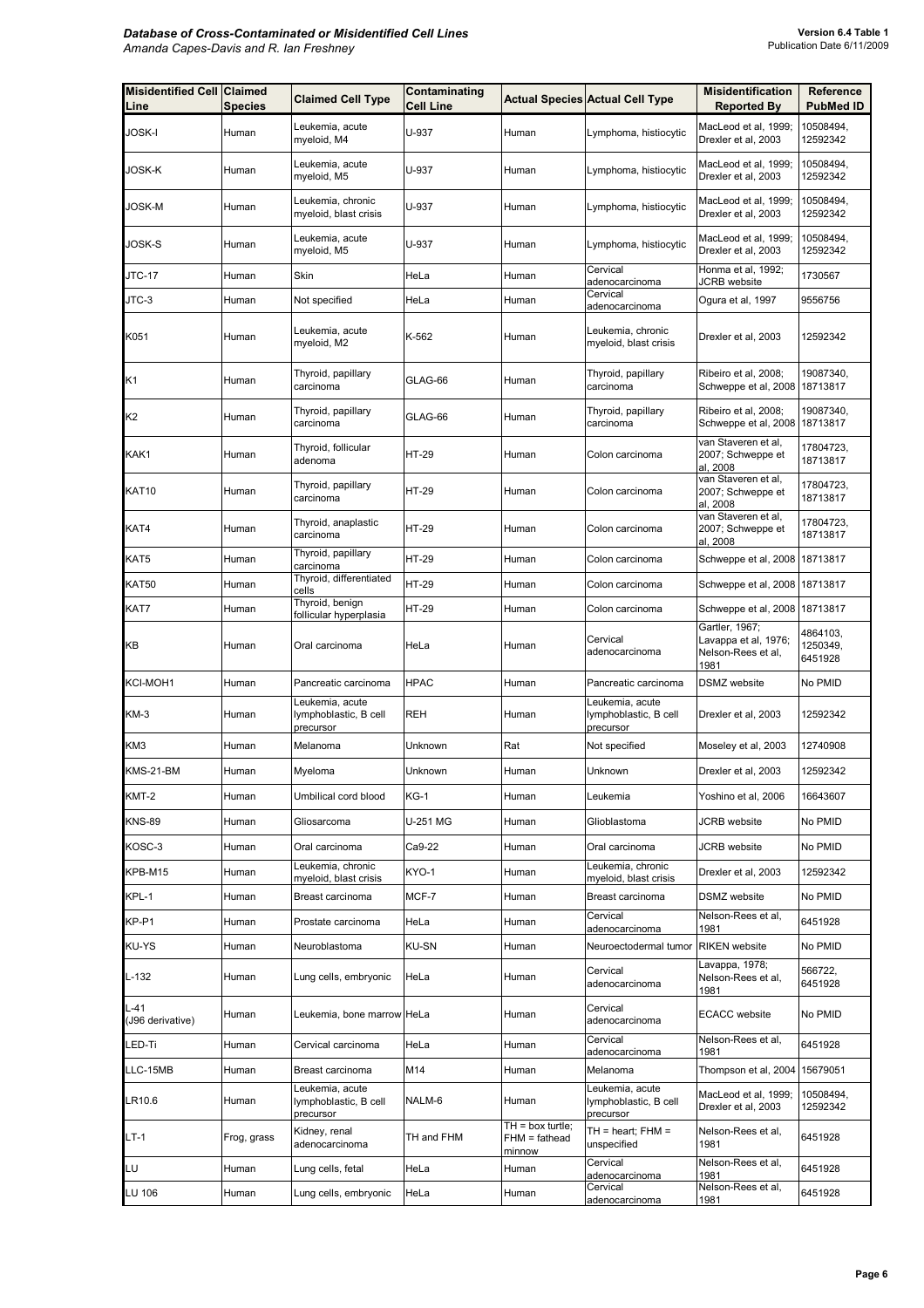| <b>Misidentified Cell Claimed</b><br>Line | <b>Species</b>                            | <b>Claimed Cell Type</b>                        | Contaminating<br><b>Cell Line</b> |                                                         | <b>Actual Species Actual Cell Type</b>   | <b>Misidentification</b><br><b>Reported By</b>                    | Reference<br><b>PubMed ID</b>      |
|-------------------------------------------|-------------------------------------------|-------------------------------------------------|-----------------------------------|---------------------------------------------------------|------------------------------------------|-------------------------------------------------------------------|------------------------------------|
| Lu-130                                    | Human                                     | Lung carcinoma                                  | Lu-134A, B                        | Human                                                   | Lung carcinoma                           | Yoshino et al, 2006                                               | 16643607                           |
| M <sub>1</sub> 0T                         | Human                                     | Synovial cell                                   | HeLa                              | Human                                                   | Cervical<br>adenocarcinoma               | Nelson-Rees et al,<br>1981                                        | 6451928                            |
| MA-104                                    | Monkey,<br>Rhesus<br>(Macaca<br>mulatta ) | Kidney, embryonic renal<br>cells                | Vero?                             | Monkey, African<br>green<br>(Cercopithecus<br>aethiops) | Kidney, normal renal<br>cells            | Milanesi et al, 2003                                              | 14505435                           |
| MA-111                                    | Rabbit                                    | Kidney, newborn                                 | Vero?                             | Monkey, African<br>green<br>(Cercopithecus<br>aethiops) | Kidney, normal renal<br>cells            | Nelson-Rees et al.<br>1981                                        | 6451928                            |
| MA-160                                    | Human                                     | Prostate adenoma                                | HeLa                              | Human                                                   | Cervical<br>adenocarcinoma               | Nelson-Rees, 1977;<br>Nelson-Rees et al,<br>1981                  | 562836,<br>6451928                 |
| MaTu                                      | Human                                     | Breast carcinoma                                | HeLa                              | Human                                                   | Cervical<br>adenocarcinoma               | MacLeod et al, 1999                                               | 10508494                           |
| MC-4000                                   | Human                                     | Breast carcinoma                                | HeLa                              | Human                                                   | Cervical<br>adenocarcinoma               | MacLeod et al, 1999                                               | 10508494                           |
| McCoy                                     | Human                                     | Not specified                                   | Strain L                          | Mouse                                                   | Connective tissue                        | Nelson-Rees et al,<br>1981                                        | 6451928                            |
| MCF-7/AdrR<br>(NCI/ADR-RES)               | Human                                     | Breast carcinoma                                | OVCAR-8                           | Human                                                   | Ovarian carcinoma                        | Liscovitch and Ravid,<br>2007                                     | 16504380                           |
| MDA-MB-435                                | Human                                     | Breast carcinoma                                | M14                               | Human                                                   | Melanoma                                 | Ellison et al, 2003;<br>Christgen et al, 2007;<br>Rae et al, 2007 | 12354931,<br>17786032,<br>17004106 |
| MDA-N<br>(MDA-MB-435<br>derivative)       | Human                                     | Breast carcinoma,<br>HER2/ERBB2-<br>transfected | M14                               | Human                                                   | Melanoma                                 | Lorenzi et al, 2009                                               | 19372543                           |
| <b>MDS</b>                                | Human                                     | Leukemia, chronic<br>myelomonocytic             | JURKAT                            | Human                                                   | Leukemia, acute<br>lymphoblastic, T cell | Drexler et al, 2003                                               | 12592342                           |
| MEL-HO                                    | Human                                     | Melanoma                                        | Unknown                           | Human                                                   | Unknown                                  | MacLeod et al, 1999                                               | 10508494                           |
| ME-WEI                                    | Human                                     | Melanoma                                        | Unknown                           | Human                                                   | Unknown                                  | MacLeod et al, 1999                                               | 10508494                           |
| MGH-U1 (EJ)                               | Human                                     | Bladder carcinoma                               | T-24                              | Human                                                   | Bladder carcinoma                        | O'Toole et al, 1983;<br>Lin et al, 1985                           | 6823318,<br>4027986                |
| Mgh-u2 (HM)                               | Human                                     | Bladder carcinoma                               | $T-24$                            | Human                                                   | Bladder carcinoma                        | O'Toole et al, 1983;<br>Lin et al, 1985                           | 6823318,<br>4027986                |
| MHH-225                                   | Human                                     | Leukemia, acute<br>myeloid, M7                  | JURKAT                            | Human                                                   | Leukemia, acute<br>lymphoblastic, T cell | Drexler et al, 2003                                               | 12592342                           |
| Minnesota EE                              | Human                                     | Esophageal epithelium                           | HeLa                              | Human                                                   | Cervical<br>adenocarcinoma               | Lavappa, 1978;<br>Nelson-Rees et al,<br>1981                      | 566722.<br>6451928                 |
| MKB-1                                     | Human                                     | Leukemia, acute<br>myeloid                      | <b>CCRF-CEM</b>                   | Human                                                   | Leukemia, acute<br>lymphoblastic, T cell | MacLeod et al, 1999;<br>Drexler et al, 2003                       | 10508494,<br>12592342              |
| MKN28                                     | Human                                     | Gastric carcinoma                               | MKN74                             | Human                                                   | Gastric carcinoma                        | JCRB website                                                      | No PMID                            |
| MKN-7                                     | Human                                     | Gastric carcinoma                               | Unknown                           | Human                                                   | Lymphoblastoid cells                     | Suzuki and Sekiguchi, No PMID<br>1999                             | (book chapter)                     |
| <b>MMAc</b>                               | Human                                     | Melanoma                                        | Mash-1                            | Human                                                   | Schwannoma                               | Yoshino et al, 2006                                               | 16643607                           |
| MOBS-1                                    | Human                                     | Leukemia, acute<br>myeloid, M5                  | U-937                             | Human                                                   | Lymphoma, histiocytic                    | Drexler et al, 2003                                               | 12592342                           |
| MOLT-15                                   | Human                                     | Leukemia, acute<br>lymphoblastic, T cell        | CTV-1                             | Human                                                   | Leukemia, acute<br>myeloid, M5           | MacLeod et al, 1999;<br>Drexler et al, 2003                       | 10508494,<br>12592342              |
| MPanc-96                                  | Human                                     | Pancreatic carcinoma                            | AsPC-1                            | Human                                                   | Pancreatic carcinoma                     | <b>ATCC</b> website                                               | No PMID                            |
| MRO87-1                                   | Human                                     | Thyroid, follicular<br>carcinoma                | HT-29                             | Human                                                   | Colon carcinoma                          | Schweppe et al, 2008   18713817                                   |                                    |
| ΜS<br>(Monkey Stable)                     | Monkey                                    | Kidney, normal renal<br>cells                   | HeLa                              | Human                                                   | Cervical<br>adenocarcinoma               | Milanesi et al, 2003                                              | 14505435                           |
| MT-1                                      | Human                                     | Breast carcinoma                                | HeLa                              | Human                                                   | Cervical<br>adenocarcinoma               | MacLeod et al, 1999                                               | 10508494                           |
| NC-37                                     | Human                                     | Lymphoblastoid cell<br>line, normal donor       | Raji                              | Human                                                   | Lymphoma, Burkitt                        | <b>JCRB</b> website                                               | No PMID                            |
| NCC16                                     | Human                                     | Cervical carcinoma                              | PHK16-0b                          | Human                                                   | Skin, immortalised<br>keratinocytes      | <b>JCRB</b> website                                               | No PMID                            |
| NCI/ADR-RES<br>(MCF-7/AdrR)               | Human                                     | Breast carcinoma                                | OVCAR-8                           | Human                                                   | Ovarian carcinoma                        | Liscovitch and Ravid,<br>2007                                     | 16504380                           |
| NCI-H1514                                 | Human                                     | Lung carcinoma                                  | Unknown                           | Human                                                   | Unknown                                  | Durkin et al, 2000;<br>ATCC website                               | 10949990                           |
| <b>NCI-H1622</b>                          | Human                                     | Lung carcinoma                                  | Unknown                           | Human                                                   | Unknown                                  | <b>ATCC</b> website                                               | No PMID                            |
| <b>NCI-H738</b>                           | Human                                     | Lung carcinoma                                  | Unknown                           | Human                                                   | Unknown                                  | ATCC website                                                      | No PMID                            |
| NCOL-1                                    | Human                                     | Intestinal cells, normal<br>colon               | LoVo                              | Human                                                   | Colon carcinoma                          | Melcher et al, 2005                                               | 15771911                           |
| <b>NCTC 2544</b>                          | Human                                     | Skin epithelium                                 | HeLa                              | Human                                                   | Cervical<br>adenocarcinoma               | Lavappa, 1978;<br>Nelson-Rees et al,<br>1981                      | 566722,<br>6451928                 |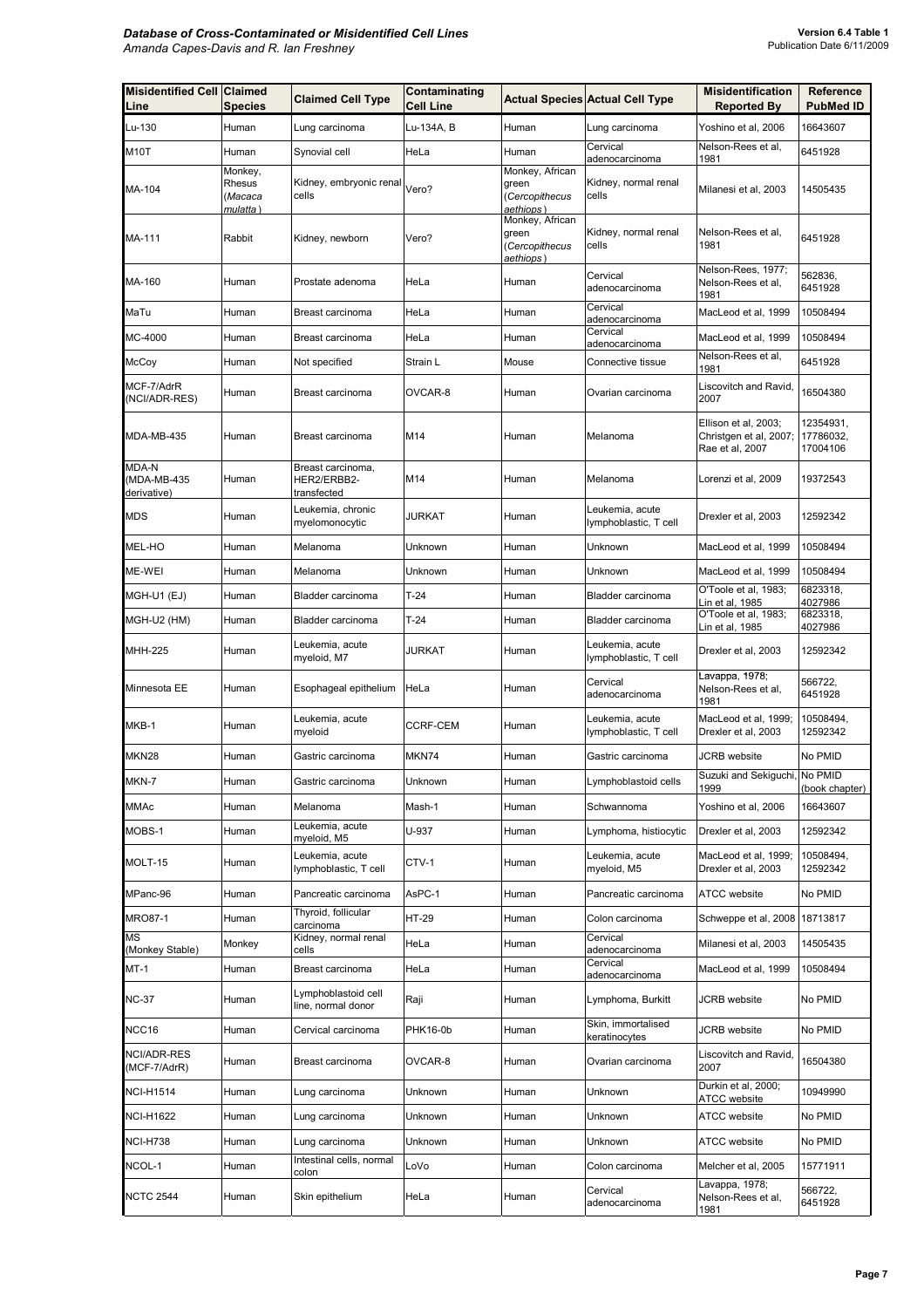| <b>Misidentified Cell Claimed</b><br>Line | <b>Species</b> | <b>Claimed Cell Type</b>                              | Contaminating<br><b>Cell Line</b> |                                       | <b>Actual Species Actual Cell Type</b>                | <b>Misidentification</b><br><b>Reported By</b>     | Reference<br><b>PubMed ID</b> |
|-------------------------------------------|----------------|-------------------------------------------------------|-----------------------------------|---------------------------------------|-------------------------------------------------------|----------------------------------------------------|-------------------------------|
| <b>NCTC 3075</b>                          | Human          | Not specified                                         | HeLa                              | Human                                 | Cervical<br>adenocarcinoma                            | Lavappa, 1978;<br>Nelson-Rees et al,<br>1981       | 566722,<br>6451928            |
| ND-1                                      | Human          | Prostate carcinoma                                    | <b>DU-145</b>                     | Human                                 | Prostate carcinoma                                    | van Bokhoven et al,<br>2001                        | 11304728                      |
| <b>NOI-90</b>                             | Human          | Lymphoma, non-<br>Hodgkin, natural killer<br>cell     | <b>REH</b>                        | Human                                 | eukemia, acute<br>lymphoblastic, B cell<br>precursor  | Drexler et al, 2003                                | 12592342                      |
| NPA87                                     | Human          | Thyroid, papillary<br>carcinoma                       | M14                               | Human                                 | Melanoma                                              | Schweppe et al, 2008 18713817                      |                               |
| $NS-3$                                    | Human          | Gastric carcinoma                                     | COLO 201                          | Human                                 | Colon carcinoma                                       | JCRB website                                       | No PMID                       |
| OCUM-6                                    | Human          | Gastric carcinoma                                     | OCUM-11                           | Human                                 | Gastric carcinoma                                     | <b>JCRB</b> website                                | No PMID                       |
| ОE                                        | Human          | Endometrium                                           | HeLa                              | Human                                 | Cervical<br>adenocarcinoma                            | Nelson-Rees et al,<br>1981; Ogura et al,<br>1997   | 6451928,<br>9556756           |
| OF                                        | Human          | Not specified                                         | HeLa                              | Human                                 | Cervical<br>adenocarcinoma                            | Ogura et al, 1997                                  | 9556756                       |
| ONCO-DG-1                                 | Human          | Thyroid, papillary<br>carcinoma                       | OVCAR-3                           | Human                                 | Ovarian carcinoma                                     | DSMZ website                                       | No PMID                       |
| OST                                       | Human          | Sarcoma<br>(osteosarcoma)                             | HeLa                              | Human                                 | Cervical<br>adenocarcinoma                            | Personal<br>communication, R.<br>Nardone           | No PMID                       |
| OU-AML-1                                  | Human          | Leukemia, acute<br>myeloid, M4                        | OCI/AML2                          | Human                                 | Leukemia, acute<br>myeloid, M4                        | Drexler et al, 2003                                | 12592342                      |
| OU-AML-2                                  | Human          | Leukemia, acute<br>myeloid, M2                        | OCI/AML2                          | Human                                 | Leukemia, acute<br>myeloid, M4                        | Drexler et al, 2003                                | 12592342                      |
| OU-AML-3                                  | Human          | Leukemia, acute<br>myeloid, M4                        | OCI/AML2                          | Human                                 | Leukemia, acute<br>myeloid, M4                        | Drexler et al, 2003                                | 12592342                      |
| OU-AML-4                                  | Human          | Leukemia, acute<br>myeloid, M2                        | OCI/AML2                          | Human                                 | Leukemia, acute<br>myeloid, M4                        | Drexler et al, 2003                                | 12592342                      |
| OU-AML-5                                  | Human          | Leukemia, acute<br>myeloid, M5                        | OCI/AML2                          | Human                                 | Leukemia, acute<br>myeloid, M4                        | Drexler et al, 2003                                | 12592342                      |
| OU-AML-6                                  | Human          | Leukemia, acute<br>myeloid, M1                        | OCI/AML2                          | Human                                 | Leukemia, acute<br>myeloid, M4                        | Drexler et al, 2003                                | 12592342                      |
| OU-AML-7                                  | Human          | Leukemia, acute<br>myeloid, M4                        | OCI/AML2                          | Human                                 | Leukemia, acute<br>myeloid, M4                        | Drexler et al, 2003                                | 12592342                      |
| OU-AML-8                                  | Human          | Leukemia, acute                                       | OCI/AML2                          | Human                                 | Leukemia, acute                                       | Drexler et al, 2003                                | 12592342                      |
| OV-1063                                   | Human          | myeloid, M4<br>Ovarian carcinoma                      | Unknown                           | Human                                 | myeloid, M4<br>Unknown                                | ATCC website                                       | No PMID                       |
| <b>OVMIU</b>                              | Human          | Ovarian carcinoma                                     | <b>OVSAYO</b>                     | Human                                 | Ovarian carcinoma                                     | JCRB website                                       | No PMID                       |
| P1-1A3                                    | Human          | Thymic epithelium                                     | SK-HEP-1                          | Human                                 | Liver carcinoma                                       | MacLeod et al, 1999                                | 10508494                      |
| P1-4D6                                    | Human          | Thymic epithelium                                     | SK-HEP-1                          | Human                                 | Liver carcinoma                                       | MacLeod et al, 1999                                | 10508494                      |
|                                           |                |                                                       |                                   |                                       |                                                       |                                                    |                               |
| P39/TSUGANE<br>(P39/TSU)                  | Human          | Leukemia, acute<br>myeloid, M2                        | <b>HL-60</b>                      | Human                                 | Leukemia, acute<br>myeloid, M2                        | Drexler et al, 2003;<br>JCRB website               | 12592342                      |
| PBEI                                      | Human          | eukemia, acute<br>lymphoblastic, B cell<br>precursor  | NALM-6                            | Human                                 | eukemia. acute.<br>lymphoblastic, B cell<br>precursor | MacLeod et al, 1999;<br>Drexler et al, 2003        | 10508494<br>12592342          |
| PC-93                                     | Human          | Prostate carcinoma                                    | HeLa                              | Human                                 | Cervical<br>adenocarcinoma                            | van Bokhoven et al,<br>2003                        | 14518029                      |
| PEAZ-1                                    | Human          | Prostate carcinoma                                    | HT-1080                           | Human                                 | Sarcoma (fibrosarcoma)                                | Schmelz et al, 2001<br>erratum}                    | 11433418<br>[erratum]         |
| PH61-N                                    | Human          | Not specified                                         | MIA PaCa-2                        | Human                                 | Pancreatic carcinoma                                  | JCRB website                                       | No PMID                       |
| PLB-985                                   | Human          | Leukemia, acute<br>myeloid, M4                        | HL-60                             | Human                                 | Leukemia, acute<br>myeloid, M2                        | Drexler et al, 2003                                | 12592342                      |
| PPC-1                                     | Human          | Prostate carcinoma                                    | $PC-3$                            | Human                                 | Prostate carcinoma                                    | Chen, 1993                                         | 8428522                       |
| <b>PSV811</b>                             | Human          | Skin fibroblast,<br>Werner's syndrome                 | WI-38                             | Human                                 | Lung, normal diploid<br>fibroblasts                   | JCRB website                                       | No PMID                       |
| RAMAK-1                                   | Human          | Muscle synovium                                       | T-24                              | Human                                 | Bladder carcinoma                                     | MacLeod et al, 1999                                | 10508494                      |
| RB                                        | Human          | Lymphoma, Hodgkin                                     | OMK-210                           | Monkey, Owl<br>(Aotus<br>trivirgatus) | Kidney, normal renal<br>cells                         | Nelson-Rees et al,<br>1981; Drexler et al,<br>2003 | 6451928,<br>12592342          |
| RBHF-1                                    | Human          | Liver, hepatoma                                       | Unknown                           | Non-human                             | Unknown                                               | MacLeod et al, 1999                                | 10508494                      |
| RC-2A                                     | Human          | Leukemia, acute<br>myeloid, M4                        | CCRF-CEM                          | Human                                 | Leukemia, acute<br>ymphoblastic, T cell               | Drexler et al, 2003                                | 12592342                      |
| RED-3                                     | Human          | Leukemia, acute<br>myeloid                            | <b>HL-60</b>                      | Human                                 | Leukemia, acute<br>myeloid, M2                        | Drexler et al, 2003                                | 12592342                      |
| REH-6                                     | Human          | Leukemia, acute<br>lymphoblastic, B cell<br>precursor | Unknown                           | Mouse                                 | Unknown                                               | Drexler et al, 2003                                | 12592342                      |
| RERF-LC-OK                                | Human          | Lung carcinoma                                        | Marcus                            | Human                                 | Astrocytoma                                           | JCRB website                                       | No PMID                       |
| <b>RM-10</b>                              | Human          | Leukemia, chronic<br>myeloid, blast crisis            | K-562                             | Human                                 | Leukemia, chronic<br>myeloid, blast crisis            | Drexler et al, 2003                                | 12592342                      |
| RMG-I                                     | Human          | Ovarian carcinoma                                     | RMG-II                            | Human                                 | Ovarian carcinoma                                     | JCRB website                                       | No PMID                       |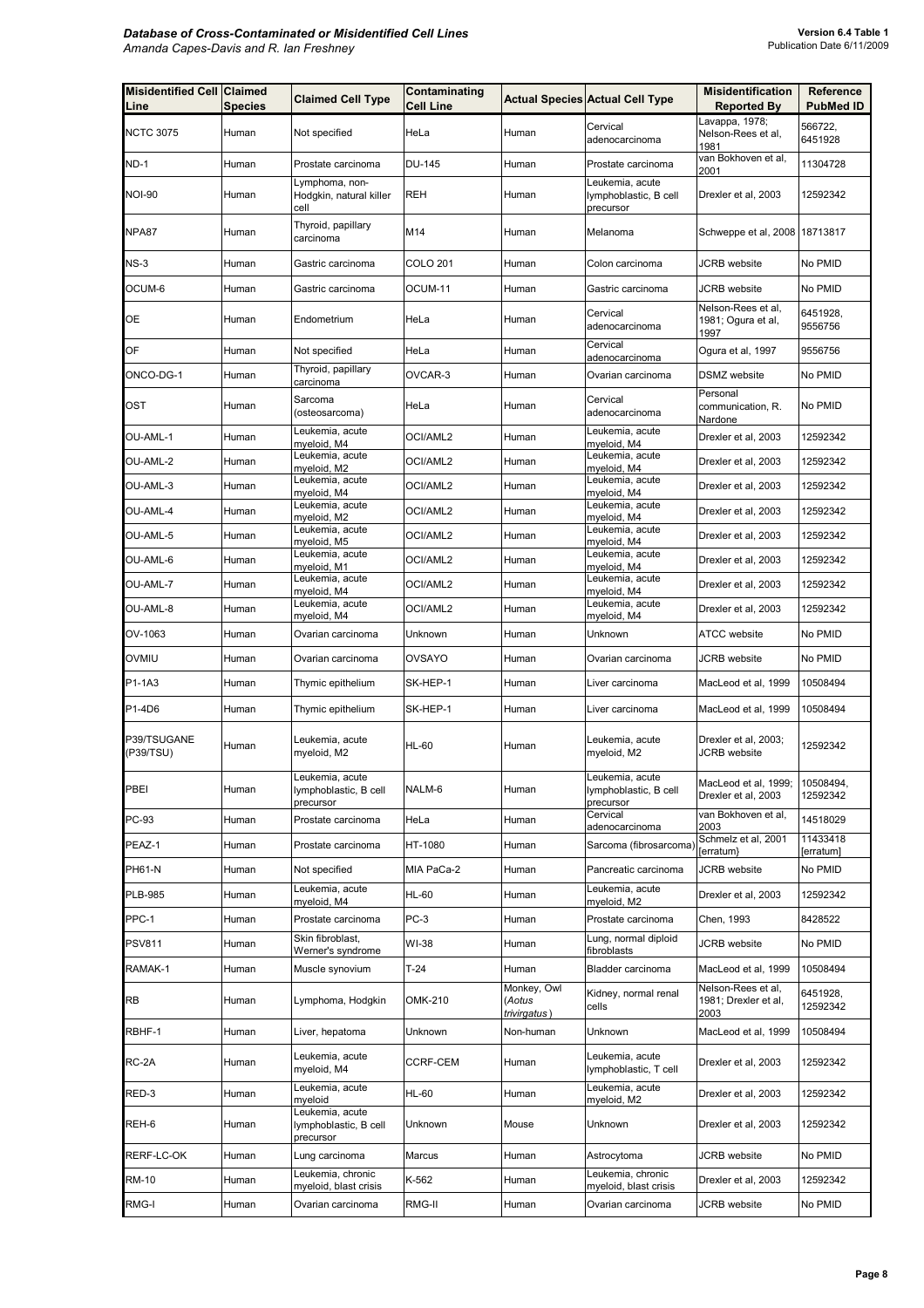| <b>Misidentified Cell Claimed</b><br>Line | <b>Species</b> | <b>Claimed Cell Type</b>                                  | Contaminating<br><b>Cell Line</b>                        |                       | <b>Actual Species Actual Cell Type</b>     | <b>Misidentification</b><br><b>Reported By</b>     | Reference<br><b>PubMed ID</b> |
|-------------------------------------------|----------------|-----------------------------------------------------------|----------------------------------------------------------|-----------------------|--------------------------------------------|----------------------------------------------------|-------------------------------|
| <b>RPMI-6666</b>                          | Human          | Lymphoma, Hodgkin                                         | Correct name,<br>incorrect cell type                     | Human                 | EBV+ B-lymphoblastoid<br>cell line         | Drexler et al, 2003                                | 12592342                      |
| $RS-1$                                    | Human          | Leukemia, acute<br>myeloid, M7                            | K-562                                                    | Human                 | Leukemia, chronic<br>myeloid, blast crisis | Drexler et al. 2003                                | 12592342                      |
| RY                                        | Human          | Lymphoma, Hodgkin                                         | Unknown                                                  | Monkey                | Unknown                                    | Harris et al, 1981;<br>Drexler et al, 2003         | 7192801,<br>12592342          |
| SA4                                       | Human          | Sarcoma (liposarcoma)                                     | HeLa                                                     | Human                 | Cervical<br>adenocarcinoma                 | Nelson-Rees et al,<br>1981                         | 6451928                       |
| SAM-1                                     | Human          | Leukemia, chronic<br>myeloid, blast crisis                | K-562                                                    | Human                 | Leukemia, chronic<br>myeloid, blast crisis | Drexler et al, 2003                                | 12592342                      |
| SBC-2                                     | Human          | Bladder carcinoma                                         | HeLa                                                     | Human                 | Cervical<br>adenocarcinoma                 | MacLeod et al, 1999                                | 10508494                      |
| SBC-7                                     | Human          | Bladder carcinoma                                         | HeLa                                                     | Human                 | Cervical<br>adenocarcinoma                 | MacLeod et al, 1999                                | 10508494                      |
| <b>SCCTF</b>                              | Human          | Oral carcinoma,<br>squamous cell                          | <b>SCCKN</b>                                             | Human                 | Oral carcinoma,<br>squamous cell           | Yoshino et al, 2006                                | 16643607                      |
| SCLC-16H                                  | Human          | Lung carcinoma, small<br>cell                             | <b>SCLC-21/22H</b>                                       | Human                 | Lung carcinoma, small<br>cell              | MacLeod et al, 1999                                | 10508494                      |
| SCLC-24H                                  | Human          | Lung carcinoma, small<br>cell                             | <b>SCLC-21/22H</b>                                       | Human                 | Lung carcinoma, small<br>cell              | MacLeod et al, 1999                                | 10508494                      |
| SH-2                                      | Human          | Breast carcinoma                                          | HeLa                                                     | Human                 | Cervical<br>adenocarcinoma                 | Nelson-Rees et al,<br>1981                         | 6451928                       |
| SH-3                                      | Human          | Breast carcinoma                                          | HeLa                                                     | Human                 | Cervical<br>adenocarcinoma                 | Nelson-Rees et al.<br>1981                         | 6451928                       |
| SK-MG-1                                   | Human          | Astrocytoma                                               | Marcus                                                   | Human                 | Astrocytoma                                | <b>JCRB</b> website                                | No PMID                       |
| SK-N-MC                                   | Human          | Neuroblastoma                                             | Unknown                                                  | Human                 | Sarcoma (Ewing's)                          | Staege et al, 2004                                 | 15548687                      |
| SKW-3                                     | Human          | Leukemia, chronic<br>lymphocytic, T cell                  | KE-37                                                    | Human                 | Leukemia, acute<br>lymphoblastic           | DSMZ website                                       | No PMID                       |
| SNB-19                                    | Human          | Glioblastoma                                              | $U - 251$                                                | Human                 | Glioblastoma                               | Azari et al, 2007;<br><b>ATCC</b> website          | 17254797                      |
| SPI-801                                   | Human          | Leukemia, acute<br>lymphoblastic, T cell                  | K-562                                                    | Human                 | Leukemia, chronic<br>myeloid, blast crisis | Gignac et al, 1993;<br>Drexler et al, 2003         | 8220135,<br>12592342          |
| SPI-802                                   | Human          | Leukemia, acute<br>lymphoblastic, T cell                  | K-562                                                    | Human                 | Leukemia, chronic<br>myeloid, blast crisis | Gignac et al, 1993;<br>Drexler et al, 2003         | 8220135.<br>12592342          |
| SpR                                       | Human          | Lymphoma, Hodgkin                                         | OMK-210                                                  | Monkey, Owl<br>(Aotus | Kidney, normal renal<br>cells              | Nelson-Rees et al,<br>1981; Drexler et al,<br>2003 | 6451928,<br>12592342          |
| SQ-5                                      | Human          | Lung carcinoma                                            | HeLa                                                     | trivirgatus)<br>Human | Cervical                                   | Yoshino et al, 2006                                | 16643607                      |
| SR-91                                     | Human          | Leukemia, acute                                           | AML-193                                                  | Human                 | adenocarcinoma<br>Leukemia, acute          | Drexler et al. 2003                                | 12592342                      |
| SW-527                                    | Human          | lymphoblastic, T cell<br>Colon carcinoma                  | SW-480, SW-620                                           | Human                 | myeloid, M5<br>Colon carcinoma             | Nelson-Rees et al.                                 | 6451928                       |
| SW-598                                    | Human          | Colon carcinoma                                           | SW-480, SW-620                                           | Human                 | Colon carcinoma                            | 1981<br>Nelson-Rees et al,                         | 6451928                       |
| SW-608                                    | Human          | Colon carcinoma                                           | SW-480, SW-620                                           | Human                 | Colon carcinoma                            | 1981<br>Nelson-Rees et al,                         | 6451928                       |
| SW-613                                    | Human          | Colon carcinoma                                           | SW-480, SW-620                                           | Human                 | Colon carcinoma                            | 1981<br>Nelson-Rees et al,                         | 6451928                       |
| SW-732                                    | Human          | Colon carcinoma                                           | SW-480, SW-620                                           | Human                 | Colon carcinoma                            | 1981<br>Nelson-Rees et al.                         | 6451928                       |
| SW-733                                    | Human          | Colon carcinoma                                           | SW-480, SW-620                                           | Human                 | Colon carcinoma                            | 1981<br>Nelson-Rees et al,                         | 6451928                       |
| $T-1$                                     | Human          | Kidney, normal renal<br>cells                             | HeLa                                                     | Human                 | Cervical<br>adenocarcinoma                 | 1981<br>Nelson-Rees et al.<br>1980; Nelson-Rees et | 7394535,<br>6451928           |
| $T-9$                                     | Human          | Lung cells, transformed<br>normal diploid                 | HeLa                                                     | Human                 | Cervical<br>adenocarcinoma                 | al, 1981<br>Nelson-Rees et al,<br>1981             | 6451928                       |
| (WI-38 derivative)<br>$T-33$              | Human          | fibroblasts<br>Leukemia, chronic<br>myeloid, blast crisis | K-562                                                    | Human                 | Leukemia, chronic<br>myeloid, blast crisis | Drexler et al, 2003                                | 12592342                      |
| T3M-12                                    | Human          | Lung carcinoma                                            | T3M-1                                                    | Human                 | Oral carcinoma                             | <b>RIKEN</b> website                               | No PMID                       |
| TCO-1                                     | Human          | Cervical carcinoma                                        | <b>TCS</b>                                               | Human                 | Cervical carcinoma                         | Yoshino et al, 2006                                | 16643607                      |
| TDL-1                                     | Human          | Tonsillar lymphoid cells,                                 | P3JHR-1                                                  | Human                 | Lymphoma, Burkitt                          | Nelson-Rees et al,                                 | 6451928                       |
| TDL-2                                     | Human          | non-neoplastic<br>Tonsillar lymphoid cells,               | P3JHR-1                                                  | Human                 | Lymphoma, Burkitt                          | 1981<br>Nelson-Rees et al,                         | 6451928                       |
| TDL-3                                     | Human          | non-neoplastic<br>Tonsillar lymphoid cells,               | <b>RPMI 1788</b>                                         | Human                 | Lymphoblastoid cell                        | 1981<br>Nelson-Rees et al,                         | 6451928                       |
| TDL-4                                     | Human          | non-neoplastic<br>Tonsillar lymphoid cells,               | Raji                                                     | Human                 | line, normal donor<br>Lymphoma, Burkitt    | 1981<br>Nelson-Rees et al,                         | 6451928                       |
| TE-12                                     | Human          | non-neoplastic<br>Esophageal squamous<br>cell carcinoma   | TE-2, TE-3, TE-12 or<br>TE-13 (genetically<br>identical) | Human                 | Esophageal squamous<br>cell carcinoma      | 1981<br>Boonstra et al, 2007                       | 17804709                      |
| <b>TE-13</b>                              | Human          | Esophageal squamous<br>cell carcinoma                     | TE-2, TE-3, TE-12 or<br>TE-13 (genetically<br>identical) | Human                 | Esophageal squamous<br>cell carcinoma      | Boonstra et al, 2007                               | 17804709                      |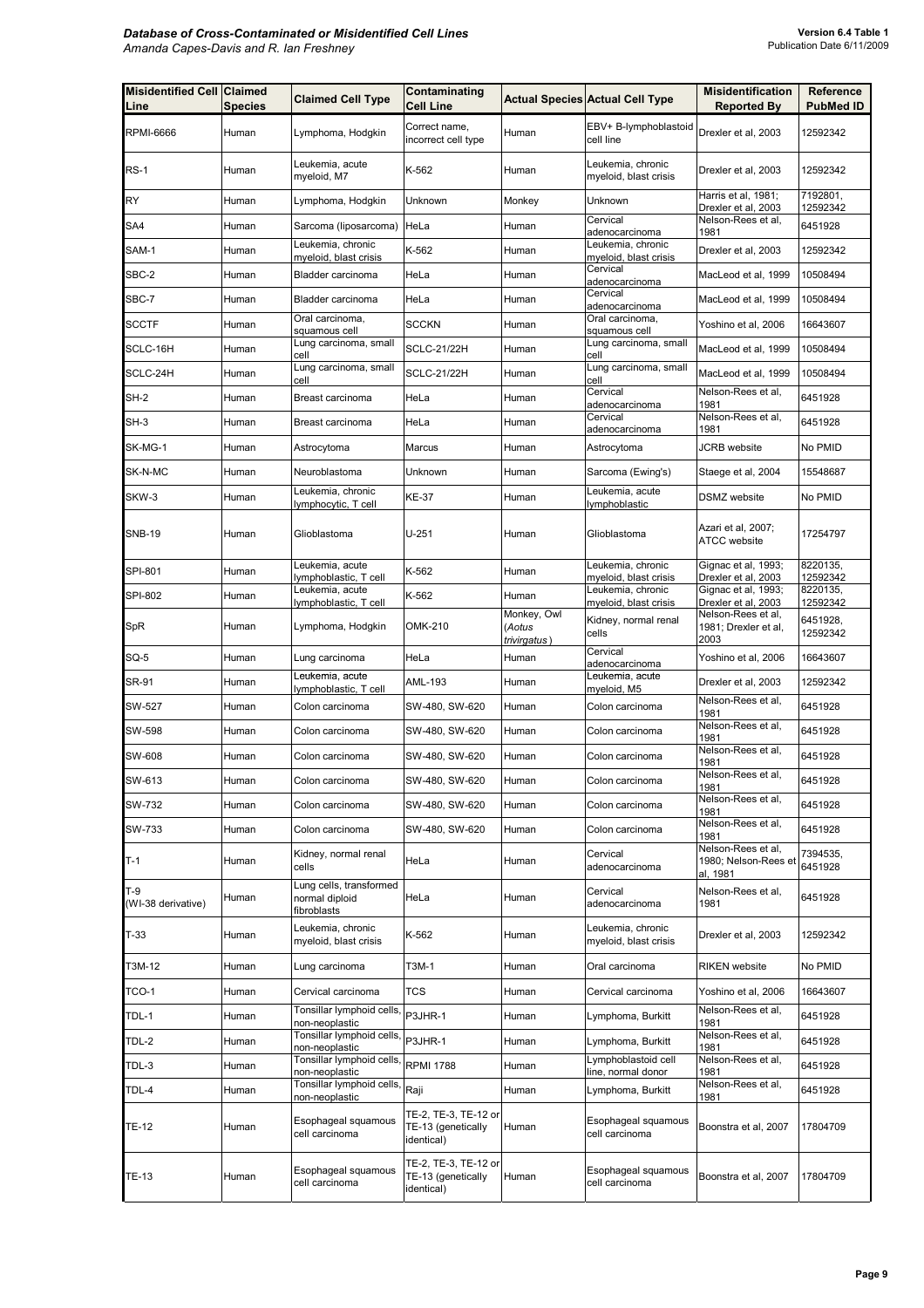| <b>Misidentified Cell Claimed</b><br>Line | <b>Species</b> | <b>Claimed Cell Type</b>                   | Contaminating<br><b>Cell Line</b>                        |       | <b>Actual Species Actual Cell Type</b>                | <b>Misidentification</b><br><b>Reported By</b> | Reference<br><b>PubMed ID</b> |
|-------------------------------------------|----------------|--------------------------------------------|----------------------------------------------------------|-------|-------------------------------------------------------|------------------------------------------------|-------------------------------|
| <b>TE-2</b>                               | Human          | Esophageal squamous<br>cell carcinoma      | TE-2, TE-3, TE-12 or<br>TE-13 (genetically<br>identical) | Human | Esophageal squamous<br>cell carcinoma                 | Boonstra et al, 2007                           | 17804709                      |
| TE-3                                      | Human          | Esophageal squamous<br>cell carcinoma      | TE-2, TE-3, TE-12 or<br>TE-13 (genetically<br>identical) | Human | Esophageal squamous<br>cell carcinoma                 | Boonstra et al, 2007                           | 17804709                      |
| TE671                                     | Human          | Medulloblastoma                            | <b>RD</b>                                                | Human | Sarcoma<br>(rhabdomyosarcoma)                         | Stratton et al, 1989;<br>Chen et al, 1989      | 2650908,<br>2739733           |
| TE671 Subline No.2                        | Human          | Medulloblastoma                            | <b>RD</b>                                                | Human | Sarcoma<br>(rhabdomyosarcoma)                         | <b>ECACC</b> website                           | No PMID                       |
| <b>TE-7</b>                               | Human          | Esophageal<br>adenocarcinoma               | TE-2, TE-3, TE-12 or<br>TE-13 (genetically<br>identical) | Human | Esophageal squamous<br>cell carcinoma                 | Boonstra et al, 2007                           | 17804709                      |
| TEC61                                     | Human          | Thyroid, endothelium                       | JEG3                                                     | Human | Choriocarcinoma                                       | Patel et al, 2003<br>[retraction]              | 12388152<br>[retraction]      |
| <b>TK-1</b>                               | Human          | Glioblastoma                               | U-251, U-251 MG                                          | Human | Glioblastoma                                          | JCRB website                                   | No PMID                       |
| TI-1                                      | Human          | Leukemia, acute<br>myeloid, M2             | K-562                                                    | Human | Leukemia, chronic<br>myeloid, blast crisis            | Rush et al, 2002;<br>Drexler et al, 2003       | 11871388,<br>12592342         |
| TMH-1                                     | Human          | Thyroid, benign goitre                     | IHH-4                                                    | Human | Thyroid, papillary<br>thyroid carcinoma               | <b>JCRB</b> website                            | No PMID                       |
| TMM                                       | Human          | Leukemia, chronic<br>myeloid, blast crisis | Correct name,<br>incorrect cell type                     | Human | EBV+ B-lymphoblastoid<br>cell line                    | Drexler et al, 2003                            | 12592342                      |
| TSU-Pr1                                   | Human          | Prostate carcinoma                         | $T-24$                                                   | Human | Bladder carcinoma                                     | van Bokhoven et al.<br>2001                    | 11522622                      |
| TuWi                                      | Human          | Kidney, Wilms' tumor                       | HeLa                                                     | Human | Cervical<br>adenocarcinoma                            | Lavappa, 1978;<br>Nelson-Rees et al,<br>1981   | 6451928                       |
| U-118 MG                                  | Human          | Glioblastoma                               | U-138 MG                                                 | Human | Glioblastoma                                          | <b>ATCC</b> website                            | No PMID                       |
| U-373 MG                                  | Human          | Glioblastoma                               | $U - 251$                                                | Human | Glioblastoma                                          | Azari et al, 2007;<br><b>ATCC</b> website      | 17254797                      |
| UM-UC-2                                   | Human          | Bladder carcinoma                          | $T-24$                                                   | Human | Bladder carcinoma                                     | Chiong et al, 2009                             | 19375735                      |
| UM-UC-3-GFP<br>(UM-UC-3<br>derivative)    | Human          | Bladder carcinoma,<br>GFP-transfected      | Unknown, NOT UM-<br>$UC-3$                               | Human | Unknown                                               | Chiong et al, 2009                             | 19375735                      |
| UTMB-460                                  | Human          | <b>B-cells</b>                             | CCRF-CEM                                                 | Human | Leukemia, acute<br>lymphoblastic, T cell              | Drexler et al, 2003                            | 12592342                      |
| VM-CUB-III                                | Human          | Bladder carcinoma                          | VM-CUB-I                                                 | Human | Bladder carcinoma                                     | Masters et al, 1986                            | 3708594                       |
| WiDr                                      | Human          | Colon carcinoma                            | HT-29                                                    | Human | Colon carcinoma                                       | Chen et al, 1987                               | 3472642                       |
| <b>WISH</b>                               | Human          | Amnion, normal cells                       | HeLa                                                     | Human | Cervical<br>adenocarcinoma                            | Lavappa, 1978;<br>Nelson-Rees et al.<br>1981   | 566722.<br>6451928            |
| WKD                                       | Human          | Conjunctiva                                | HeLa                                                     | Human | Cervical<br>adenocarcinoma                            | <b>ECACC</b> website                           | No PMID                       |
| Wong-Kilbourne                            | Human          | Conjunctiva                                | HeLa                                                     | Human | Cervical<br>adenocarcinoma                            | Lavappa, 1978;<br>Nelson-Rees et al,<br>1981   | 566722,<br>6451928            |
| <b>WRL 68</b>                             | Human          | Liver, embryonic cells                     | HeLa                                                     | Human | Cervical<br>adenocarcinoma                            | <b>ECACC</b> website                           | No PMID                       |
| WSU-ALCL                                  | Human          | Lymphoma, anaplastic<br>large cell         | <b>CCRF-CEM</b>                                          | Human | Leukemia, acute<br>lymphoblastic, T cell              | Drexler et al, 2003                            | 12592342                      |
| WSU-CLL                                   | Human          | Leukemia, chronic<br>lymphocytic           | <b>REH</b>                                               | Human | Leukemia, acute<br>lymphoblastic, B cell<br>precursor | Drexler et al, 2002;<br>Drexler et al, 2003    | 12200708,<br>12592342         |
| YAA                                       | Human          | Monocytes                                  | U-937                                                    | Human | Lymphoma, histiocytic                                 | Drexler et al, 2003                            | 12592342                      |
| YAP                                       | Human          | Monocytes                                  | U-937                                                    | Human | Lymphoma, histiocytic                                 | Drexler et al, 2003                            | 12592342                      |
| YJ                                        | Human          | Leukemia, chronic<br>myelomonocytic        | HL-60                                                    | Human | Leukemia, acute<br>myeloid, M2                        | Drexler et al, 2003                            | 12592342                      |
|                                           |                |                                            |                                                          |       |                                                       |                                                |                               |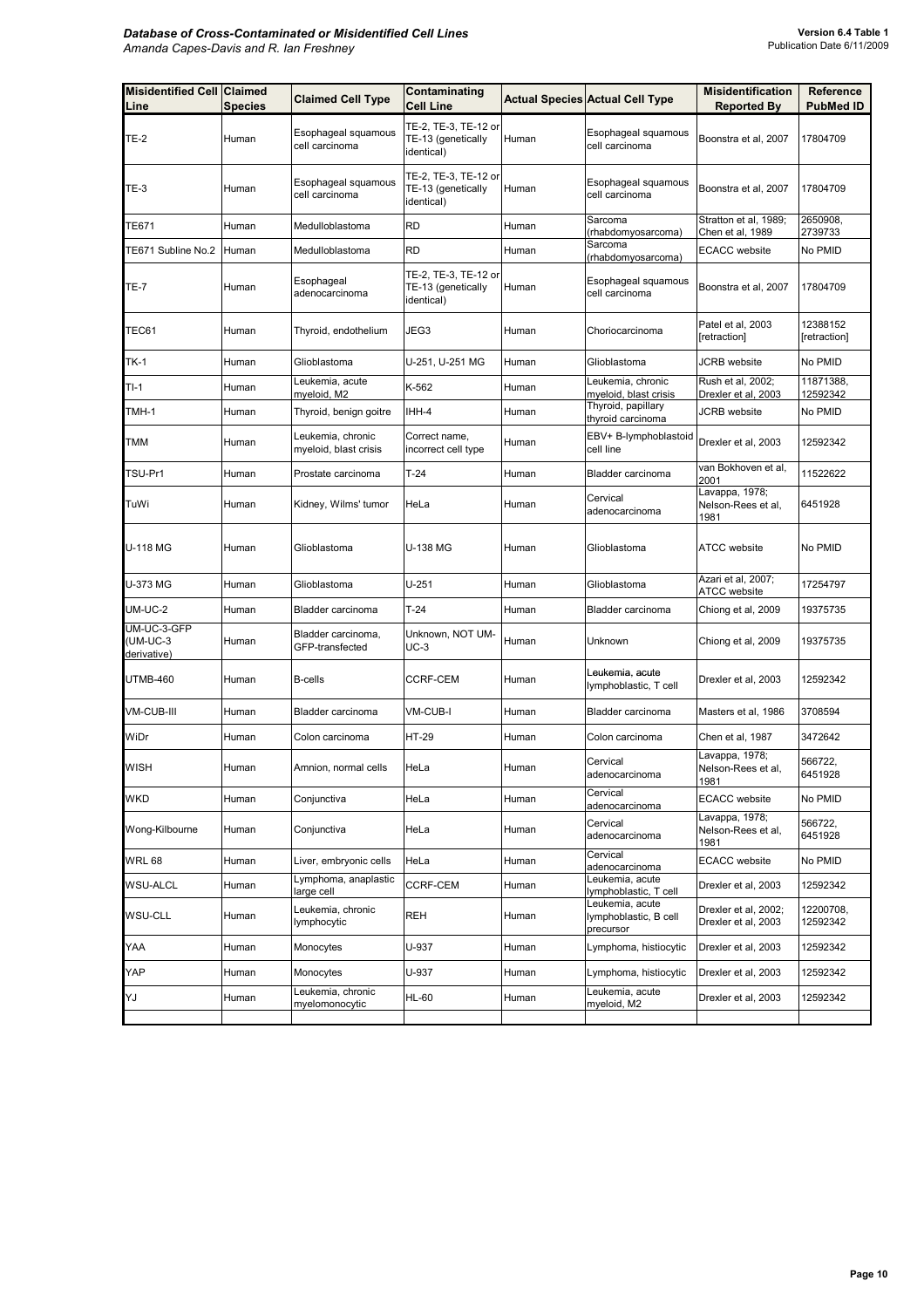#### *Database of Misidentified Cell Lines Amanda Capes-Davis and R. Ian Freshney*

Cross-contamination has been reported in the following cell lines but authentic stocks apparently do exist. As with any imported cell line check identity on receipt or obtain from authenticated stock, e.g. from a reputable cell bank.

|                                           | Table 2. Cross-contaminated or Misidentified Cell Lines where Authentic Stock May Exist |                                                                      |                                   |       |                                                       |                                                |                                      |  |  |  |
|-------------------------------------------|-----------------------------------------------------------------------------------------|----------------------------------------------------------------------|-----------------------------------|-------|-------------------------------------------------------|------------------------------------------------|--------------------------------------|--|--|--|
| <b>Misidentified Cell Claimed</b><br>Line | <b>Species</b>                                                                          | <b>Claimed Cell</b><br>Type                                          | Contaminating<br><b>Cell Line</b> |       | <b>Actual Species Actual Cell Type</b>                | <b>Misidentification</b><br><b>Reported By</b> | <b>Reference</b><br><b>PubMed ID</b> |  |  |  |
| 207                                       | Human                                                                                   | Leukemia, acute<br>lymphoblastic, B cell REH and SUP-B2<br>precursor |                                   | Human | Leukemia, acute<br>lymphoblastic, B cell<br>precursor | MacLeod et al, 1999;<br>Drexler et al, 2003    | 10508494,<br>12592342                |  |  |  |
| BJA-B                                     | Human                                                                                   | Bladder carcinoma                                                    | HeLa                              | Human | Cervical<br>adenocarcinoma                            | Nelson-Rees &<br>Flandermeyer, 1976            | 1246601                              |  |  |  |
| <b>BT-20</b>                              | Human                                                                                   | Breast carcinoma                                                     | HeLa                              | Human | Cervical<br>adenocarcinoma                            | Nelson-Rees et al.<br>1981                     | 6451928                              |  |  |  |
| <b>HPB-ALL</b>                            | Human                                                                                   | Leukemia, acute<br>lymphoblastic, T cell                             | <b>JURKAT</b>                     | Human | Leukemia, acute<br>lymphoblastic, T cell              | Drexler et al, 2003                            | 12592342                             |  |  |  |
| $J-82$                                    | Human                                                                                   | Bladder carcinoma                                                    | $T-24$                            | Human | Bladder carcinoma                                     | Masters et al, 1986                            | 3708594                              |  |  |  |
| KARPAS-45                                 | Human                                                                                   | Leukemia, acute<br>lymphoblastic, T cell                             | Unknown                           | Human | Unknown                                               | Drexler et al, 1999                            | 10516762                             |  |  |  |
| KBM-3                                     | Human                                                                                   | Leukemia, acute<br>myeloid, M4                                       | <b>HL-60</b>                      | Human | Leukemia, acute<br>myeloid, M2                        | Drexler et al. 2003                            | 12592342                             |  |  |  |
| <b>KE-37</b>                              | Human                                                                                   | Leukemia, acute<br>lymphoblastic, T cell                             | <b>CCRF-CEM</b>                   | Human | Leukemia, acute<br>lymphoblastic, T cell              | Drexler et al, 1999                            | 10516762                             |  |  |  |
| $L - 540$                                 | Human                                                                                   | Lymphoma, Hodgkin CCRF-CEM                                           |                                   | Human | Leukemia, acute<br>lymphoblastic, T cell              | Drexler et al, 2003                            | 12592342                             |  |  |  |
| <b>MB-02</b>                              | Human                                                                                   | Leukemia, acute<br>myeloid, M7                                       | $HU-3$                            | Human | Leukemia, acute<br>myeloid, M7                        | Drexler et al. 1999                            | 10516762                             |  |  |  |
| <b>RPMI-8402</b>                          | Human                                                                                   | Leukemia, acute<br>lymphoblastic, T cell                             | Unknown                           | Human | Unknown                                               | Drexler et al, 1999                            | 10516762                             |  |  |  |
| RT4                                       | Human                                                                                   | Bladder carcinoma                                                    | HeLa                              | Human | Cervical<br>adenocarcinoma                            | Nelson-Rees et al.<br>1981                     | 6451928                              |  |  |  |
| U-937                                     | Human                                                                                   | Lymphoma,<br>histiocytic                                             | Unknown                           | Human | Unknown                                               | Drexler et al, 1999                            | 10516762                             |  |  |  |
| $UT - 7$                                  | Human                                                                                   | Leukemia, acute<br>myeloid, M7                                       | U-937                             | Human | Lymphoma,<br>histiocytic                              | Drexler et al, 2003                            | 12592342                             |  |  |  |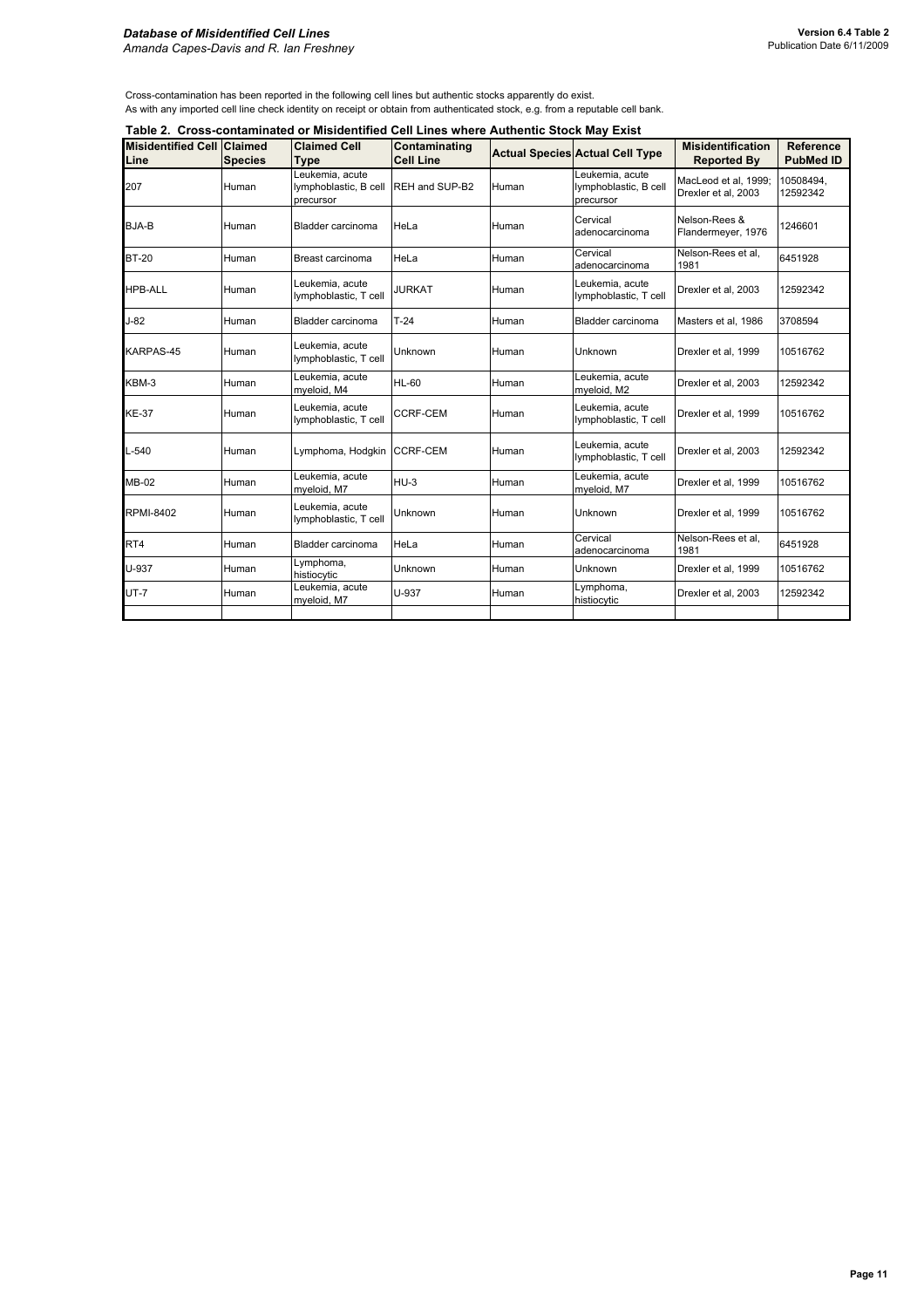# **Cell Banks Cited**

| <b>Name</b>                                                                                       | <b>Website</b>                                                          |
|---------------------------------------------------------------------------------------------------|-------------------------------------------------------------------------|
| ATCC:<br>American Type<br><b>Culture Collection</b>                                               | http://www.atcc.org/                                                    |
| DSMZ:<br>Deutsche Sammlung<br>von Mikroorganismen http://www.dsmz.de/<br>und Zellkulturen<br>GmbH |                                                                         |
| ECACC:<br>of Cell Cultures                                                                        | European Collection http://www.hpacultures.org.uk/collections/ecacc.jsp |
| JCRB:<br>Japanese Collection<br>of Research<br><b>Bioresources</b>                                | http://cellbank.nibio.go.jp/                                            |
| <b>RIKEN Bioresource</b><br>Center Cell Bank                                                      | http://www.brc.riken.go.jp/lab/cell/english/guide.shtml                 |
|                                                                                                   |                                                                         |

## **References**

| <b>PubMed ID</b> | Reference                                                                                                                                                                                                                                                                                               |
|------------------|---------------------------------------------------------------------------------------------------------------------------------------------------------------------------------------------------------------------------------------------------------------------------------------------------------|
| 17254797         | Azari S, Ahmadi N, Tehrani MJ, Shokri F. Profiling and authentication of human cell lines using short tandem repeat (STR) loci: Report from the<br>National Cell Bank of Iran. Biologicals 2007; 35: 195-202.                                                                                           |
| 17804709         | Boonstra JJ, van der Velden AW, Beerens EC, van Marion R, Morita-Fujimura Y, Matsui Y, Nishihira T, Tselepis C, Hainaut P, Lowe AW,<br>Beverloo BH, van Dekken H, Tilanus HW, Dinjens WN. Mistaken identity of widely used esophageal adenocarcinoma cell line TE-7. Cancer Res<br>2007; 67: 7996-8001. |
| 3180844          | Chen TR. Re-evaluation of HeLa, HeLa S3, and Hep-2 karyotypes. Cytogenet Cell Genet 1988; 48: 19-24.                                                                                                                                                                                                    |
| 8428522          | Chen TR. Chromosome identity of human prostate cancer cell lines, PC-3 and PPC-1. Cytogenet Cell Genet 1993; 62: 183-4.                                                                                                                                                                                 |
| 2739733          | Chen TR, Dorotinsky C, Macy M, Hay R. Cell identity resolved. Nature 1989; 340: 106.                                                                                                                                                                                                                    |
| 3472642          | Chen TR, Drabkowski D, Hay RJ, Macy M, Peterson W Jr. WiDr is a derivative of another colon adenocarcinoma cell line, HT-29. Cancer<br>Genet Cytogenet 1987; 27: 125-34.                                                                                                                                |
| 19375735         | Chiong E, Dadbin A, Harris LD, Sabichi AL, Grossman HB. The Use of Short Tandem Repeat Profiling to Characterize Human Bladder Cancer<br>Cell Lines. J Urol 2009; 181: 2737-48.                                                                                                                         |
| 8105864          | Christensen B, Hansen C, Debiec-Rychter M, Kieler J, Ottensen S, Schmidt J. Identity of tumorigenic human urothelial cell lines and<br>'spontaneously' transformed sublines. Br J Cancer 1993; 68: 879-84.                                                                                              |
| 7905254          | Christensen B, Hansen C, Kieler J, Schmidt J. Identity of non-malignant human urothelial cell lines classified as transformation grade I (TGrI)<br>and II (TGrII). Anticancer Res 1993; 13: 2187-91.                                                                                                    |
| 17786032         | Christgen M, Lehmann U. MDA-MB-435: the questionable use of a melanoma cell line as a model for human breast cancer is ongoing. Cancer<br>Biol Ther 2007: 6: 1355-7.                                                                                                                                    |
| 10614862         | Dirks WG, MacLeod RA, Drexler HG. ECV304 (endothelial) is really T24 (bladder carcinoma): cell line cross-contamination at source. In Vitro<br>Cell Dev Biol Anim 1999; 35: 558-9.                                                                                                                      |
| 7682880          | Drexler HG. Recent results on the biology of Hodgkin and Reed-Sternberg cells. II. Continuous cell lines. Leuk Lymphoma 1993; 9: 1-25.                                                                                                                                                                  |
| 10516762         | Drexler HG, Dirks WG, MacLeod RA. False human hematopoietic cell lines: cross-contaminations and misinterpretations. Leukemia 1999; 13:<br>1601-7.                                                                                                                                                      |
| 12592342         | Drexler HG, Dirks WG, Matsuo Y, MacLeod RA. False leukemia-lymphoma cell lines: an update on over 500 cell lines. Leukemia 2003; 17:<br>416-26.                                                                                                                                                         |
| 11732505         | Drexler HG, MacLeod RA, Dirks WG. Cross-contamination: HS-Sultan is not a myeloma but a Burkitt lymphoma cell line. Blood 2001; 98: 3495-                                                                                                                                                               |
| 12200708         | Drexler HG, Quentmeier H, Dirks WG, Uphoff CC, MacLeod RA. DNA profiling and cytogenetic analysis of cell line WSU-CLL reveal cross-<br>contamination with cell line REH (pre B-ALL). Leukemia 2002; 16: 1868-70.                                                                                       |
| 10949990         | Durkin AS, Cedrone E, Sykes G, Boles D, Reid YA. Utility of gender determination in cell line identity. In Vitro Cell Dev Biol Anim 2000; 36: 344-                                                                                                                                                      |
| 12354931         | Ellison G, Klinowska T, Westwood RF, Docter E, French T, Fox JC. Further evidence to support the melanocytic origin of MDA-MB-435. Mol<br>Pathol 2002; 55: 294-9.                                                                                                                                       |
| 4864103          | Gartler, SM. Genetic markers as tracers in cell culture. Natl Cancer Inst Monogr 1967; 26: 167-95.                                                                                                                                                                                                      |
| 8220135          | Gignac SM, Steube K, Schleithoff L, Janssen JW, MacLeod RA, Quentmeier H, Drexler HG. Multiparameter approach in the identification of<br>cross-contaminated leukemia cell lines. Leuk Lymphoma 1993; 10: 359-68.                                                                                       |
| 4402510          | Greene AE, Charney J, Nichols WW, Coriell LL. Species identity of insect cell lines. In Vitro 1972; 7: 313-22.                                                                                                                                                                                          |
| 7192801          | Harris NL, Gang DL, Quay SC, Poppema S, Zamecnik PC, Nelson-Rees WA, O'Brien SJ. Contamination of Hodgkin's disease cell cultures.<br>Nature 1981; 289: 228-30.                                                                                                                                         |
| 1730567          | Honma M, Kataoka E, Ohnishi K, Ohno T, Takeuchi M, Nomura N, Mizusawa H. A new DNA profiling system for cell line identification for use in<br>cell banks in Japan. In Vitro Cell Dev Biol 1992; 28A: 24-8.                                                                                             |
| 11869090         | Kniss DA, Xie Y, Li Y, Kumar S, Linton EA, Cohen P, Fan-Havard P, Redman CW, Sargent IL. ED(27) trophoblast-like cells isolated from first-<br>trimester chorionic villi are genetically identical to HeLa cells yet exhibit a distinct phenotype. Placenta 2002; 23: 32-43.                            |
| 1250349          | Lavappa KS, Macy ML, Shannon JE. Examination of ATCC stocks for HeLa marker chromosomes in human cell lines. Nature 1976; 259: 211-3.                                                                                                                                                                   |
| 566722           | Lavappa KS. Survey of ATCC stocks of human cell lines for HeLa contamination. In Vitro 1978; 14; 469-475.                                                                                                                                                                                               |
| 4027986          | Lin CW, Lin JC, Prout GR Jr. Establishment and characterization of four human bladder tumor cell lines and sublines with different degrees of<br>malignancy. Cancer Res 1985; 45: 5070-9.                                                                                                               |
| 16504380         | Liscovitch M, Ravid D. A case study in misidentification of cancer cell lines: MCF-7/AdrR cells (re-designated NCI/ADR-RES) are derived from<br>OVCAR-8 human ovarian carcinoma cells. Cancer Lett 2007; 245: 350-2.                                                                                    |
| 19372543         | Lorenzi PL, Reinhold WC, Varma S, Hutchinson AA, Pommier Y, Chanock SJ, Weinstein JN. DNA fingerprinting of the NCI-60 cell line panel.<br>Mol Cancer Ther 2009; 8: 713-24.                                                                                                                             |